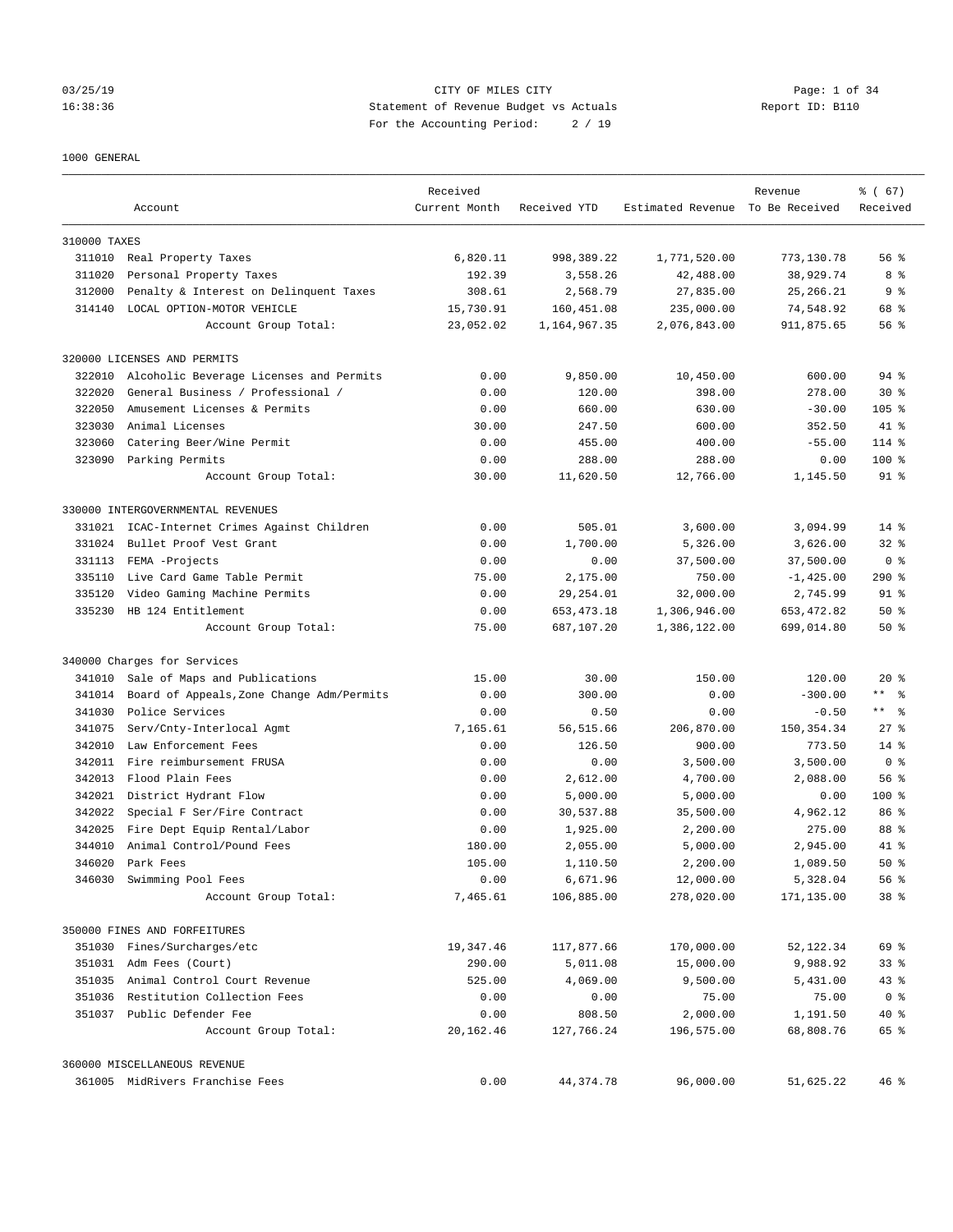# 03/25/19 Page: 2 of 34 16:38:36 Statement of Revenue Budget vs Actuals Report ID: B110 For the Accounting Period: 2 / 19

### 1000 GENERAL

|        | Account                               | Received<br>Current Month | Received YTD | Estimated Revenue | Revenue<br>To Be Received | % (67)<br>Received |
|--------|---------------------------------------|---------------------------|--------------|-------------------|---------------------------|--------------------|
| 361010 | Land Rental                           | 900.00                    | 38,540.23    | 43,650.00         | 5,109.77                  | 88 %               |
| 361020 | Building Rentals                      | 1,549.99                  | 12,399.92    | 18,600.00         | 6,200.08                  | 67 %               |
| 362020 | MISC REVENUE                          | 59,839.87                 | 66,575.54    | 65,500.00         | $-1,075.54$               | $102$ %            |
| 362022 | Health Ins-MMIA Emp Benefits Prog     | 0.00                      | 17.05        | 0.00              | $-17.05$                  | $***$ $ -$         |
| 365000 | Contributions and Donations           | 650.00                    | 19,685.00    | 20,000.00         | 315.00                    | 98 <sup>8</sup>    |
| 365013 | Shop With A Cop                       | 0.00                      | 0.00         | 5,000.00          | 5,000.00                  | 0 <sup>8</sup>     |
| 365014 | Denton Field Project/2015             | 0.00                      | 64.34        | 0.00              | $-64.34$                  | $***$ $=$          |
| 365015 | Florence Stacy Foundation             | $-376.00$                 | $-376.00$    | 0.00              | 376.00                    | $***$ $=$          |
| 365040 | DONATIONS-FIRE/AMB                    | 0.00                      | 80,000.00    | 80,000.00         | 0.00                      | $100*$             |
| 366040 | Misc.-BHS                             | 0.00                      | 0.00         | 900.00            | 900.00                    | 0 <sup>8</sup>     |
| 366050 | Sale of Junk/Salvage-PD cars          | 0.00                      | 1,175.00     | 3,000.00          | 1,825.00                  | 39 <sup>8</sup>    |
| 367000 | Sale of Junk or Salvage               | $-4, 150.00$              | 0.00         | 0.00              | 0.00                      | $***$ $ -$         |
|        | Account Group Total:                  | 58, 413.86                | 262, 455.86  | 332,650.00        | 70.194.14                 | 79 %               |
|        | 370000 INVESTMENT EARNINGS            |                           |              |                   |                           |                    |
| 371010 | Investment Earnings                   | 0.00                      | 2,850.81     | 10,000.00         | 7,149.19                  | 29 <sup>8</sup>    |
|        | Account Group Total:                  | 0.00                      | 2,850.81     | 10,000.00         | 7,149.19                  | 29 <sup>8</sup>    |
|        | 380000 OTHER FINANCING SOURCES        |                           |              |                   |                           |                    |
| 381070 | Proceeds/Loans/Intercap 016-2015      | 0.00                      | 0.00         | 175,000.00        | 175,000.00                | 0 <sup>8</sup>     |
| 382020 | Compensation for Loss of Fixed Assets | 0.00                      | 30,056.54    | 30,468.24         | 411.70                    | 99 <sup>8</sup>    |
| 383000 | Interfund Operating Transfer          | 19,127.51                 | 346, 512.57  | 582,823.00        | 236, 310.43               | 59 <sup>8</sup>    |
|        | Account Group Total:                  | 19,127.51                 | 376,569.11   | 788,291.24        | 411,722.13                | 48 %               |
|        | Fund Total:                           | 128,326.46                | 2,740,222.07 | 5,081,267.24      | 2,341,045.17              | 54 %               |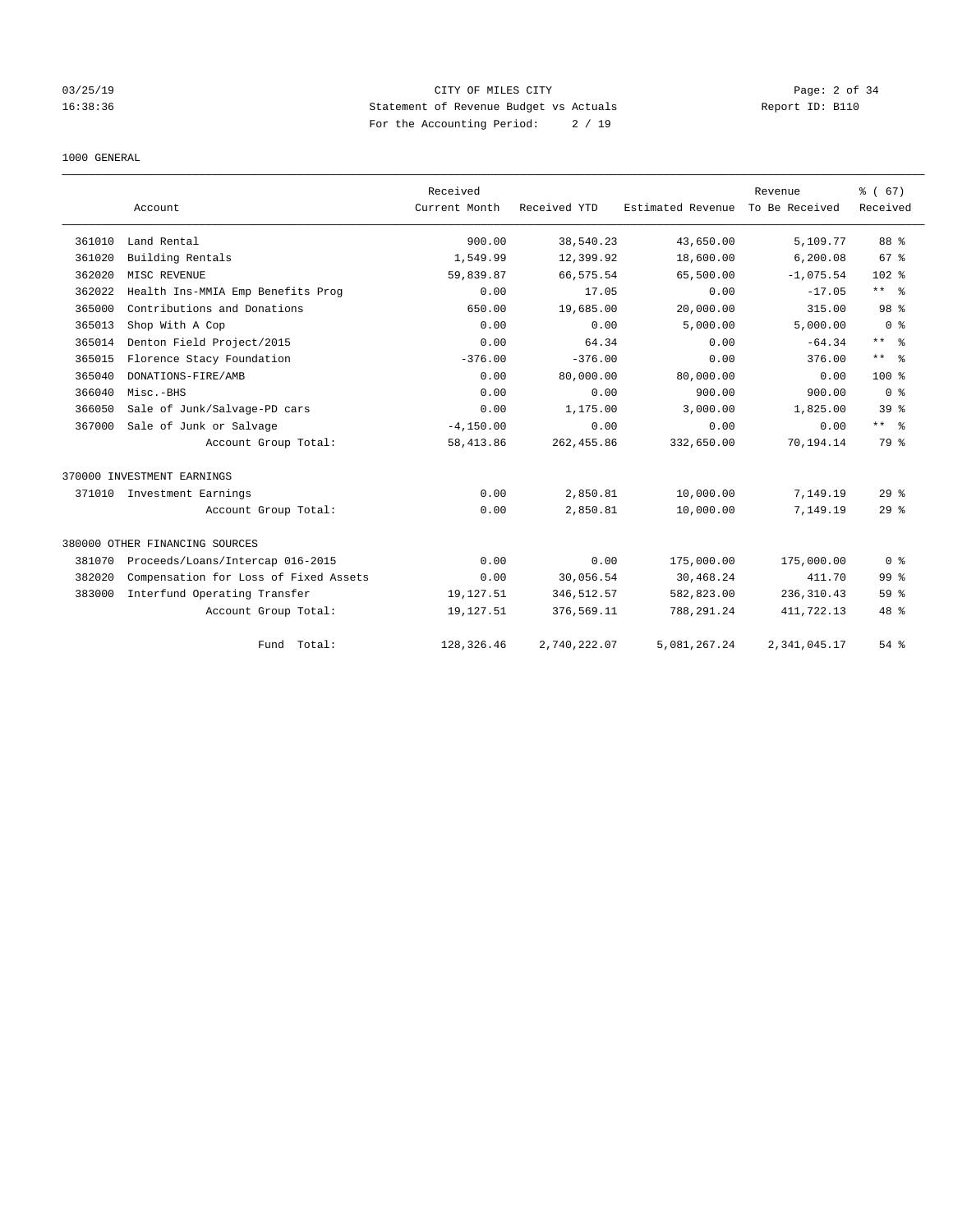# 03/25/19 Page: 3 of 34 16:38:36 Statement of Revenue Budget vs Actuals Report ID: B110 For the Accounting Period: 2 / 19

# 2220 LIBRARY

|        |                                   | Received      |              |                   | Revenue        | % (67)              |
|--------|-----------------------------------|---------------|--------------|-------------------|----------------|---------------------|
|        | Account                           | Current Month | Received YTD | Estimated Revenue | To Be Received | Received            |
|        | 340000 Charges for Services       |               |              |                   |                |                     |
| 341075 | Serv/Cnty-Interlocal Agmt         | 0.00          | 0.00         | 40,608.00         | 40,608.00      | 0 <sup>8</sup>      |
| 346070 | Library Fees                      | 167.10        | 1,737.66     | 4,000.00          | 2,262.34       | 43%                 |
| 346074 | Book Sales                        | 2.50          | 60.10        | 400.00            | 339.90         | 15 <sup>8</sup>     |
|        | Account Group Total:              | 169.60        | 1,797.76     | 45,008.00         | 43, 210.24     | 4%                  |
|        | 360000 MISCELLANEOUS REVENUE      |               |              |                   |                |                     |
| 365035 | Donation-Library Board of Trustee | 1,066.18      | 5,389.04     | 0.00              | $-5,389.04$    | $***$ $\frac{6}{5}$ |
|        | Account Group Total:              | 1,066.18      | 5,389.04     | 0.00              | $-5.389.04$    | $***$ $\approx$     |
|        | 380000 OTHER FINANCING SOURCES    |               |              |                   |                |                     |
| 383000 | Interfund Operating Transfer      | 25, 116.25    | 200,930.00   | 301,395.00        | 100,465.00     | $67$ %              |
|        | Account Group Total:              | 25, 116.25    | 200,930.00   | 301,395.00        | 100,465.00     | 67%                 |
|        | Fund Total:                       | 26, 352.03    | 208,116.80   | 346,403.00        | 138,286.20     | 60 %                |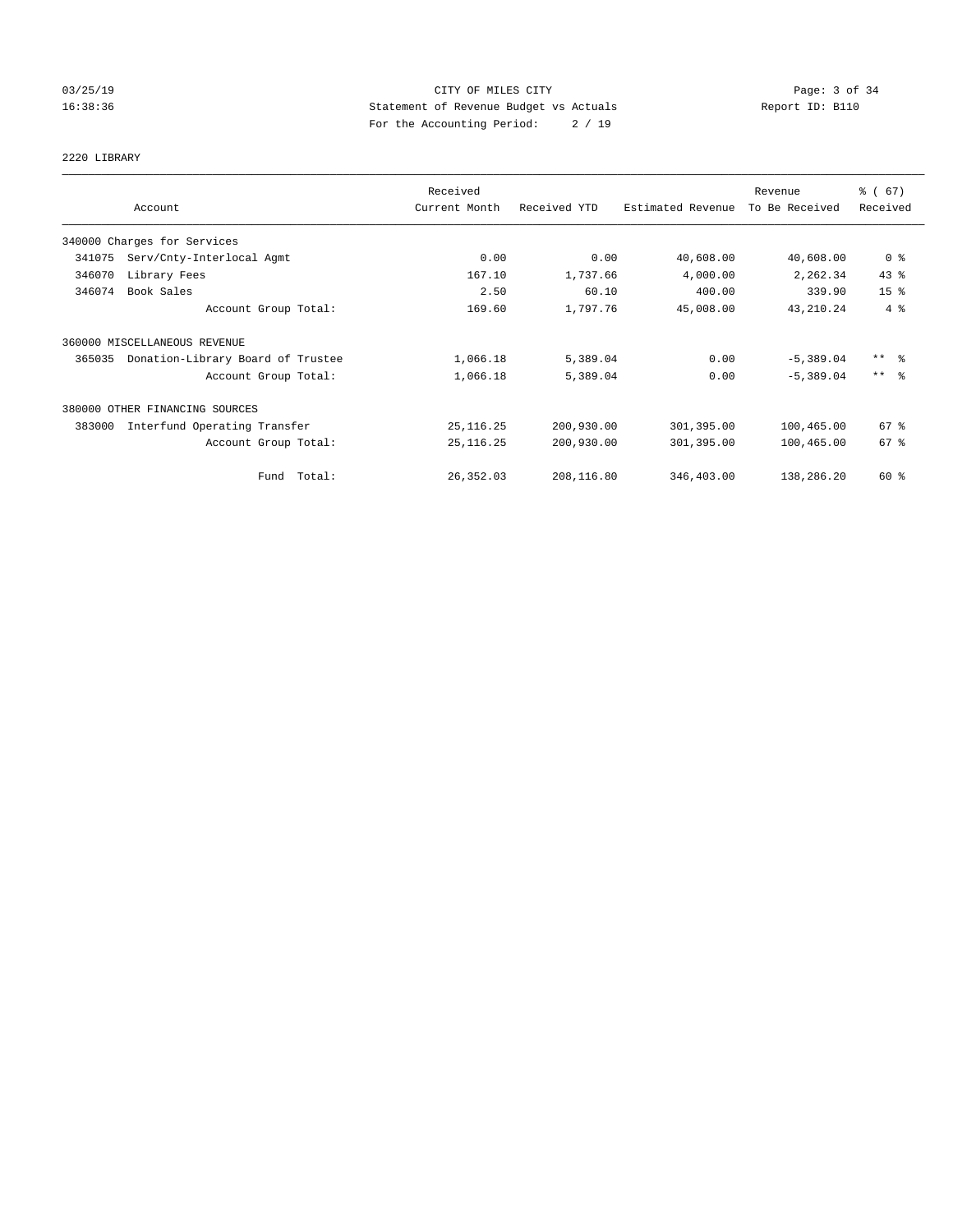# 03/25/19 Page: 4 of 34 16:38:36 Statement of Revenue Budget vs Actuals Report ID: B110 For the Accounting Period: 2 / 19

2260 EMERGENCY DISASTER

|              | Account                                | Received<br>Current Month | Received YTD | Estimated Revenue | Revenue<br>To Be Received | $\frac{6}{6}$ (67)<br>Received |
|--------------|----------------------------------------|---------------------------|--------------|-------------------|---------------------------|--------------------------------|
| 310000 TAXES |                                        |                           |              |                   |                           |                                |
| 311010       | Real Property Taxes                    | 60.85                     | 10,231.35    | 18,282.00         | 8,050.65                  | $56$ $\frac{6}{3}$             |
| 311020       | Personal Property Taxes                | 0.00                      | 0.00         | 447.00            | 447.00                    | 0 <sup>8</sup>                 |
| 312000       | Penalty & Interest on Delinquent Taxes | 2.94                      | 24.48        | 0.00              | $-24.48$                  | $***$ $ -$                     |
|              | Account Group Total:                   | 63.79                     | 10,255.83    | 18,729.00         | 8, 473. 17                | 55 <sup>°</sup>                |
|              | Fund Total:                            | 63.79                     | 10,255.83    | 18,729.00         | 8, 473. 17                | 55 <sup>8</sup>                |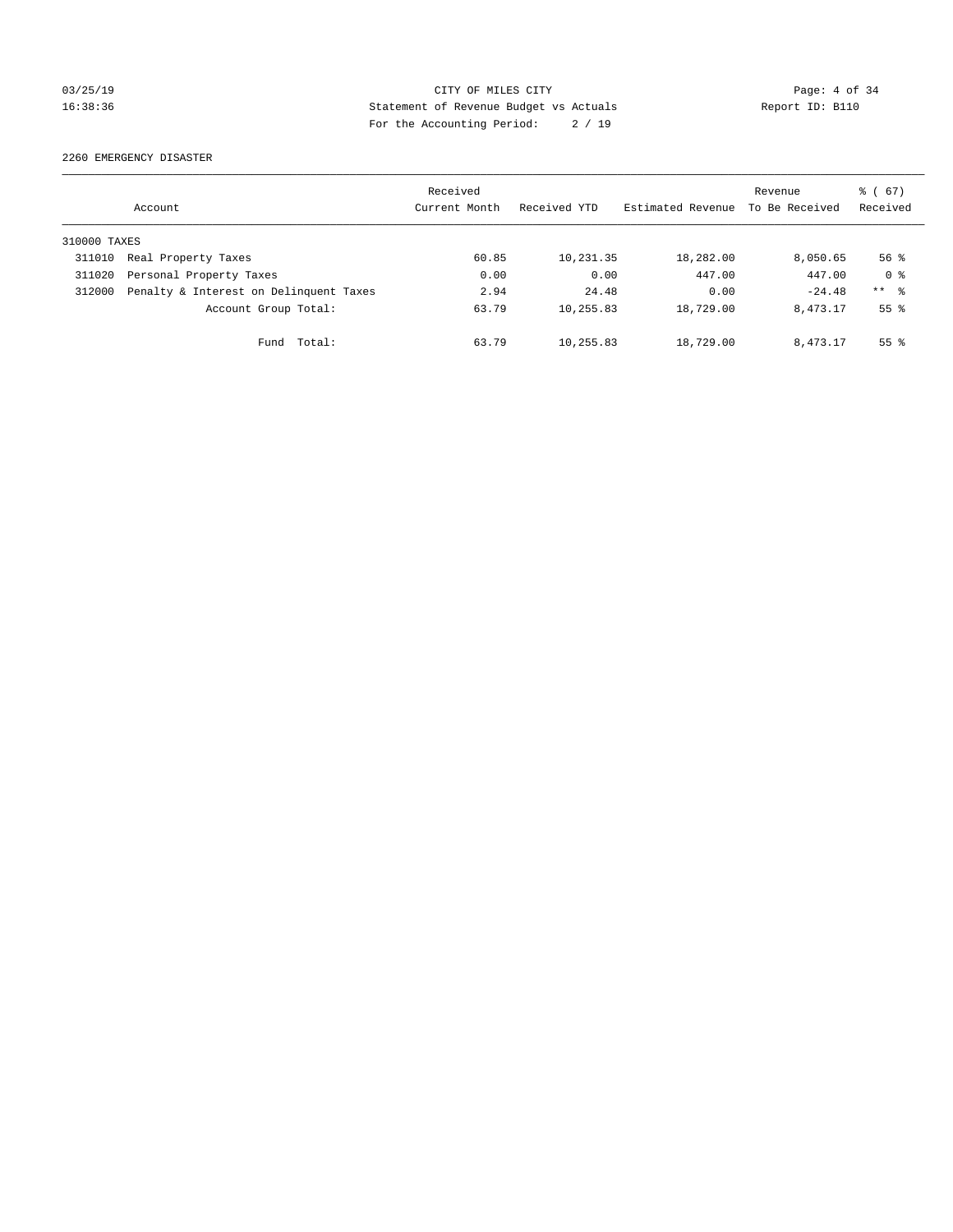# 03/25/19 Page: 5 of 34 16:38:36 Statement of Revenue Budget vs Actuals Report ID: B110 For the Accounting Period: 2 / 19

2270 Health

| Account                                | Received<br>Current Month | Received YTD | Estimated Revenue | Revenue<br>To Be Received | 8 ( 67 )<br>Received |
|----------------------------------------|---------------------------|--------------|-------------------|---------------------------|----------------------|
| 380000 OTHER FINANCING SOURCES         |                           |              |                   |                           |                      |
| Interfund Operating Transfer<br>383000 | 0.00                      | 13,700.00    | 13,700.00         | 0.00                      | $100*$               |
| Account Group Total:                   | 0.00                      | 13,700.00    | 13,700.00         | 0.00                      | $100*$               |
| Fund Total:                            | 0.00                      | 13,700.00    | 13,700.00         | 0.00                      | $100*$               |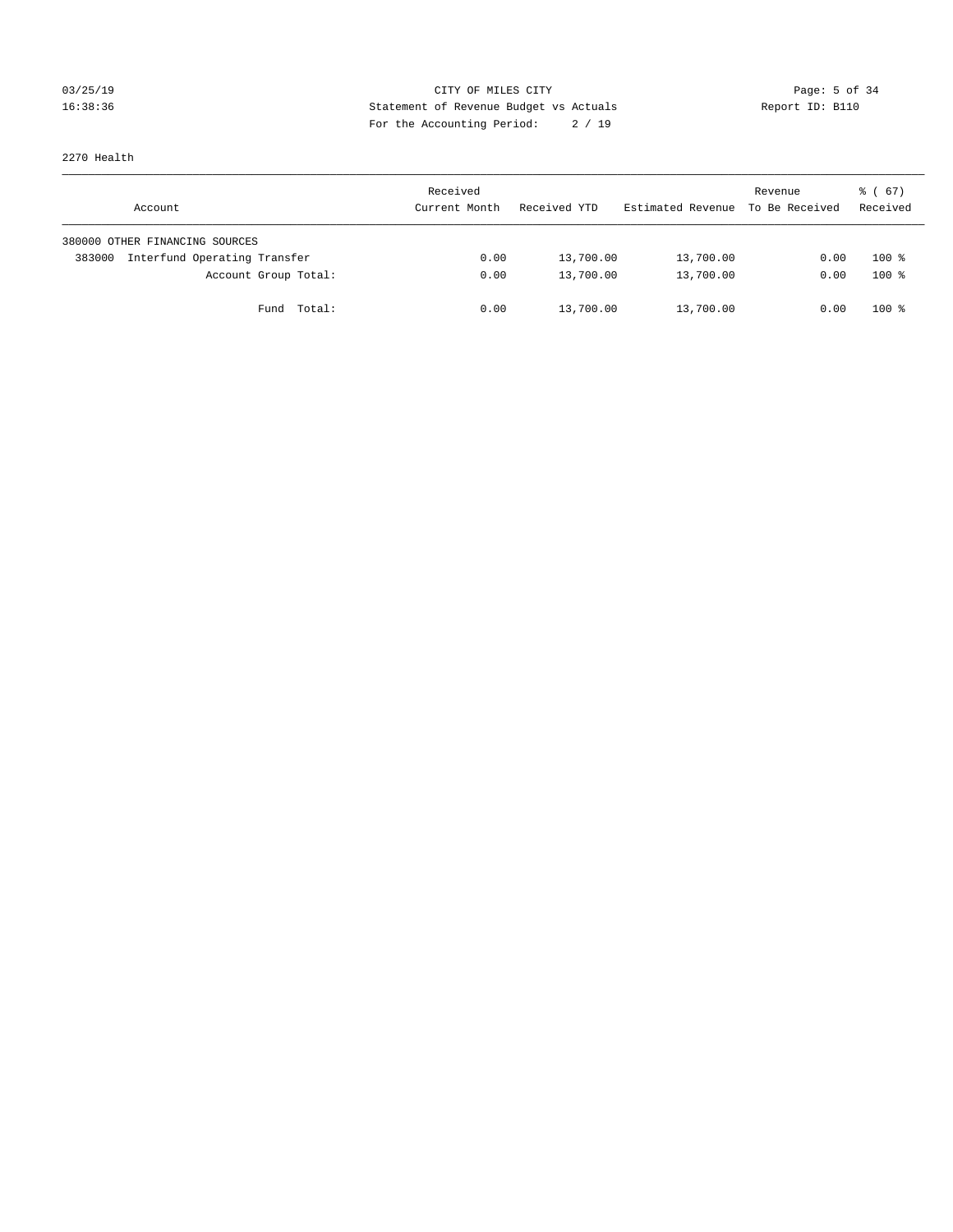# 03/25/19 Page: 6 of 34 16:38:36 Statement of Revenue Budget vs Actuals Report ID: B110 For the Accounting Period: 2 / 19

### 2310 TIFD-Downtown

|              |                                        | Received      |              |                   | Revenue        | % (67)          |
|--------------|----------------------------------------|---------------|--------------|-------------------|----------------|-----------------|
|              | Account                                | Current Month | Received YTD | Estimated Revenue | To Be Received | Received        |
| 310000 TAXES |                                        |               |              |                   |                |                 |
| 311010       | Real Property Taxes                    | 220.88        | 34, 320.27   | 40,000.00         | 5,679.73       | 86 %            |
| 311020       | Personal Property Taxes                | 0.00          | 246.66       | 0.00              | $-246.66$      | $***$ $\approx$ |
| 312000       | Penalty & Interest on Delinquent Taxes | 9.22          | 41.16        | 0.00              | $-41.16$       | $***$ $\approx$ |
|              | Account Group Total:                   | 230.10        | 34,608.09    | 40,000.00         | 5,391.91       | $87 - 8$        |
|              | 370000 INVESTMENT EARNINGS             |               |              |                   |                |                 |
| 371010       | Investment Earnings                    | 0.00          | 154.28       | 0.00              | $-154.28$      | ** 왕            |
|              | Account Group Total:                   | 0.00          | 154.28       | 0.00              | $-154.28$      | $***$ $\approx$ |
|              | Total:<br>Fund                         | 230.10        | 34,762.37    | 40,000.00         | 5,237.63       | $87 - 8$        |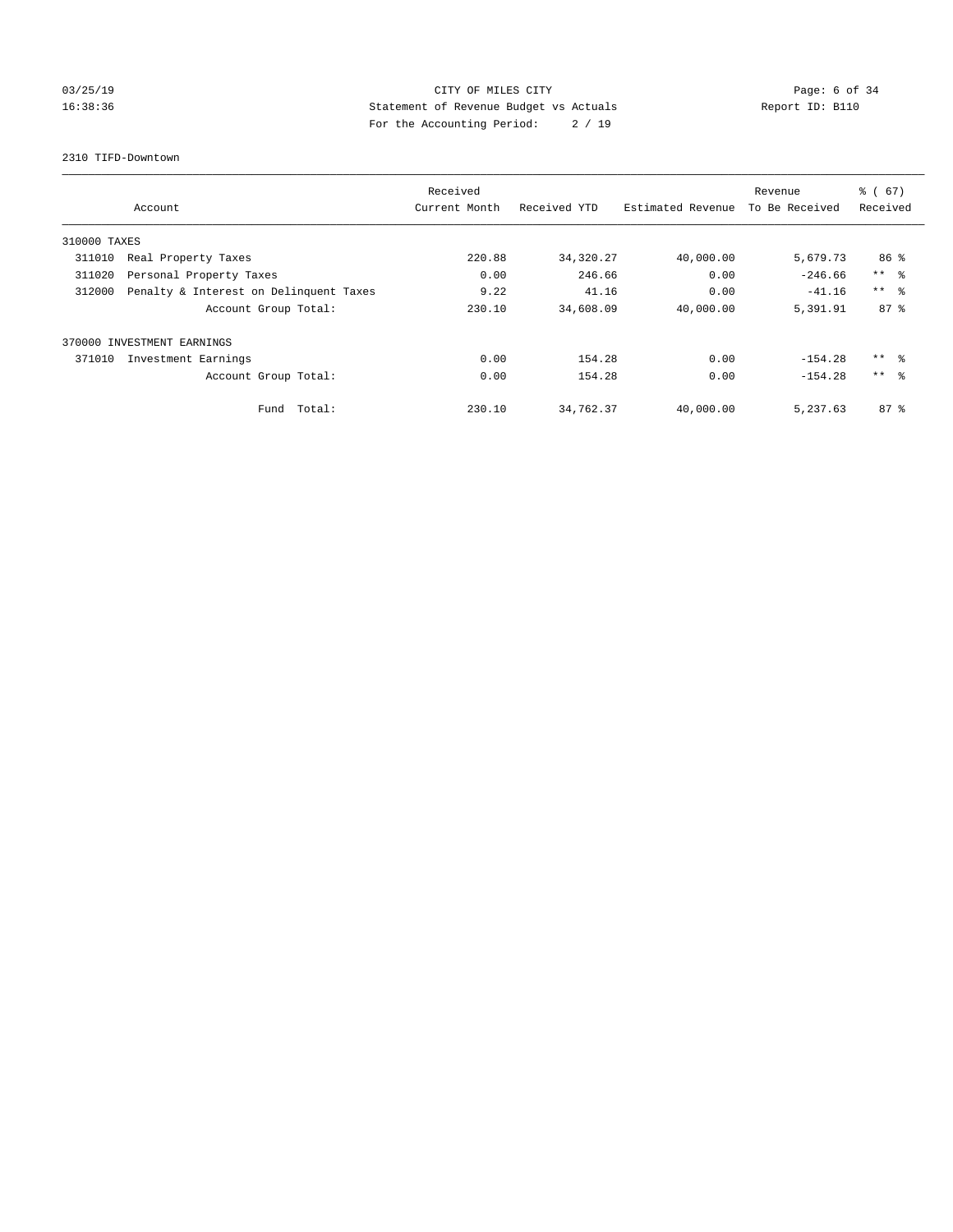# 03/25/19 Page: 7 of 34 16:38:36 Statement of Revenue Budget vs Actuals Report ID: B110 For the Accounting Period: 2 / 19

2372 Permissive Medical Levy

|              | Account                                | Received<br>Current Month | Received YTD | Estimated Revenue | Revenue<br>To Be Received | $\frac{1}{6}$ (67)<br>Received |
|--------------|----------------------------------------|---------------------------|--------------|-------------------|---------------------------|--------------------------------|
| 310000 TAXES |                                        |                           |              |                   |                           |                                |
| 311010       | Real Property Taxes                    | 850.02                    | 125, 535. 77 | 219, 172, 00      | 93,636.23                 | 57%                            |
| 311020       | Personal Property Taxes                | 22.54                     | 415.68       | 5,352.00          | 4,936.32                  | 8 %                            |
| 312000       | Penalty & Interest on Delinquent Taxes | 10.29                     | 85.68        | 0.00              | $-85.68$                  | $***$ $\frac{6}{5}$            |
|              | Account Group Total:                   | 882.85                    | 126,037.13   | 224,524.00        | 98,486.87                 | $56$ $\frac{6}{3}$             |
|              | Fund Total:                            | 882.85                    | 126,037.13   | 224,524.00        | 98,486.87                 | $56$ $\frac{6}{3}$             |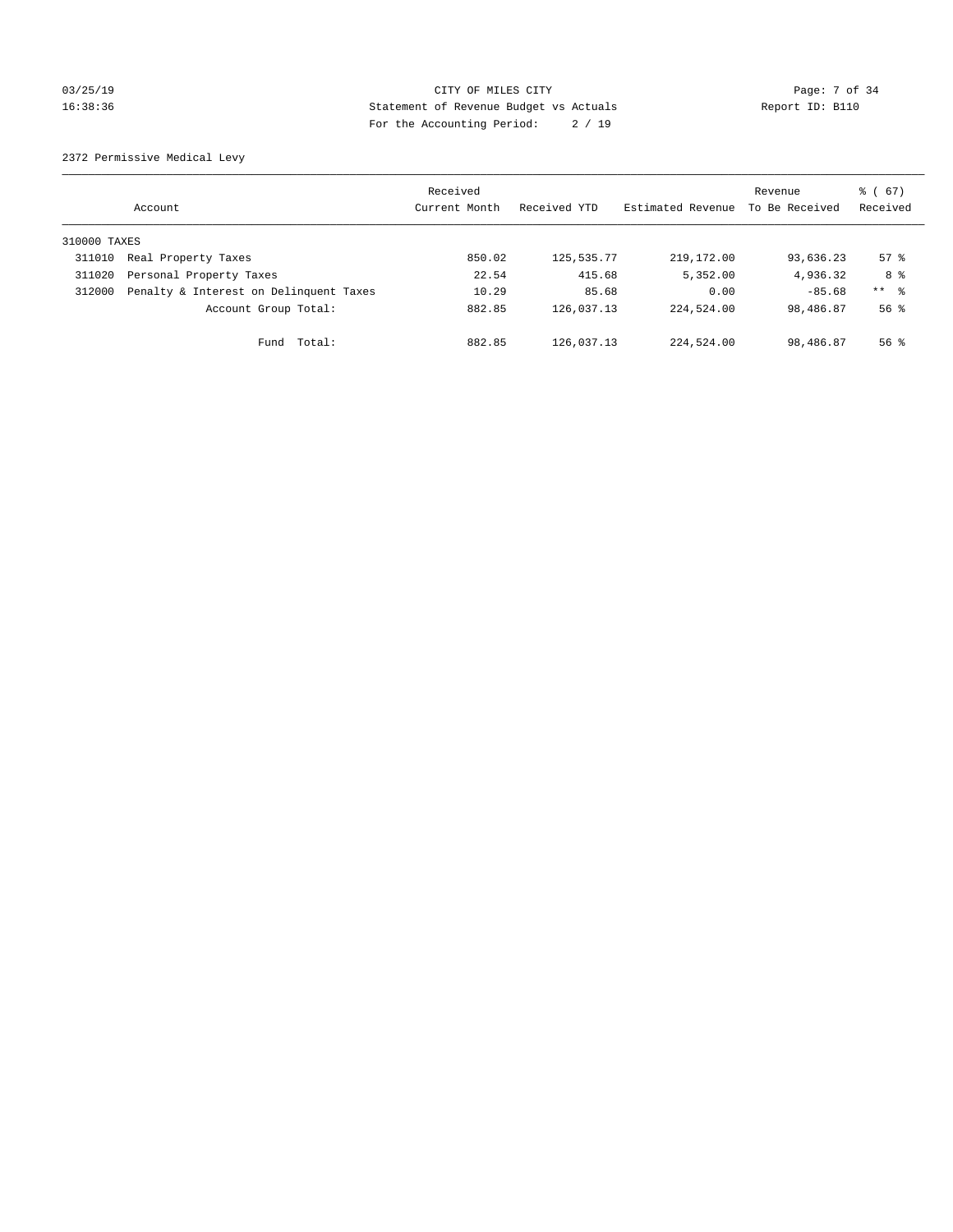# 03/25/19 CITY OF MILES CITY Page: 8 of 34 16:38:36 Statement of Revenue Budget vs Actuals Report ID: B110 For the Accounting Period: 2 / 19

2390 DRUG FORFEITURE

| Account                      | Received<br>Current Month | Received YTD | Estimated Revenue | Revenue<br>To Be Received | 8 ( 67 )<br>Received |
|------------------------------|---------------------------|--------------|-------------------|---------------------------|----------------------|
| 350000 FINES AND FORFEITURES |                           |              |                   |                           |                      |
| Drug Forfeitures<br>351013   | 0.00                      | 1,600.00     | 3,000.00          | 1,400.00                  | $53$ $%$             |
| Account Group Total:         | 0.00                      | 1,600.00     | 3,000.00          | 1,400.00                  | $53$ $%$             |
| Fund Total:                  | 0.00                      | 1,600.00     | 3,000.00          | 1,400.00                  | $53$ $%$             |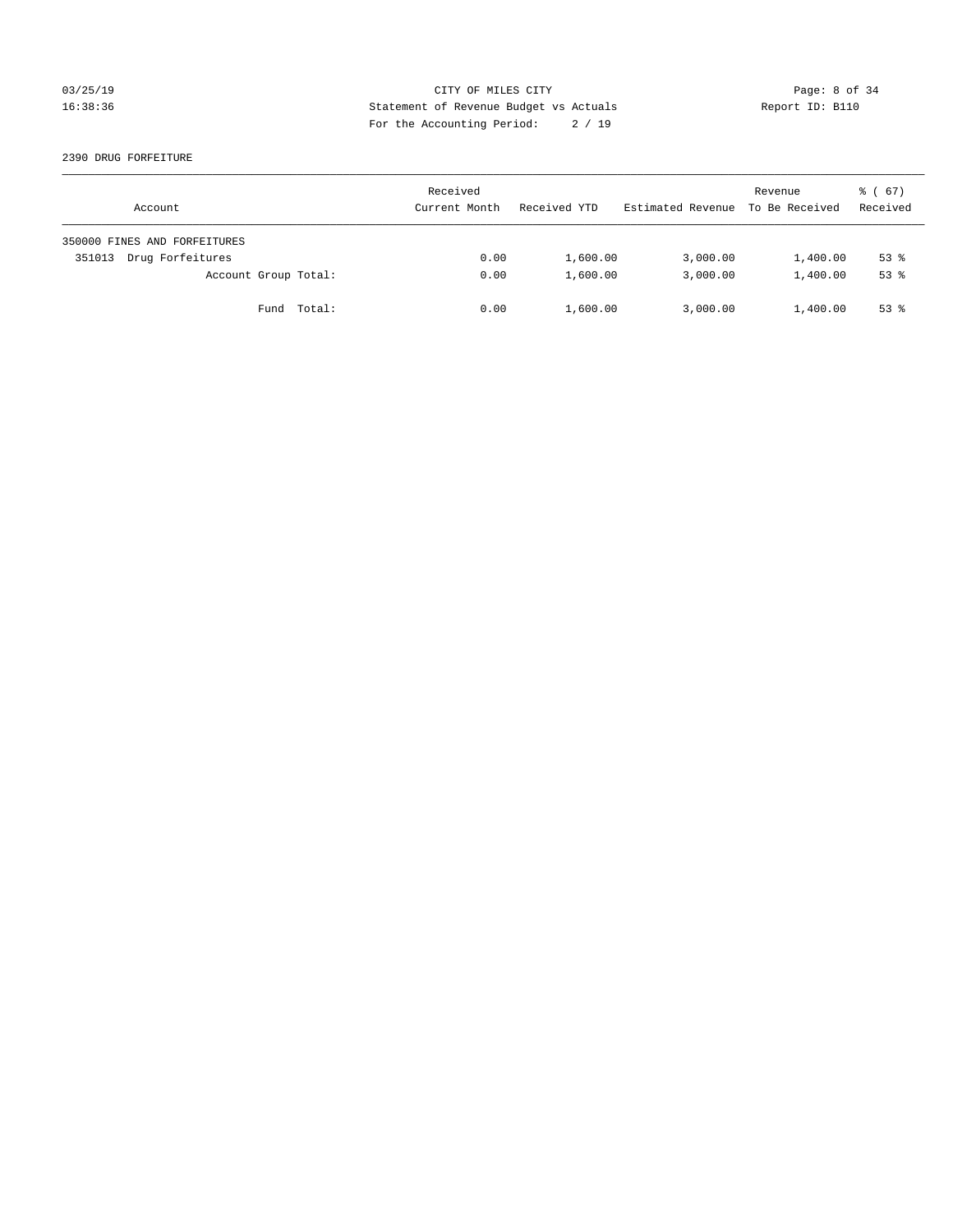# 03/25/19 CITY OF MILES CITY Page: 9 of 34 16:38:36 Statement of Revenue Budget vs Actuals Report ID: B110 For the Accounting Period: 2 / 19

### 2394 BUILDING CODE ENFORCEMENT

| Account                              | Received<br>Current Month | Received YTD | Estimated Revenue | Revenue<br>To Be Received | 8 ( 67 )<br>Received |
|--------------------------------------|---------------------------|--------------|-------------------|---------------------------|----------------------|
| 320000 LICENSES AND PERMITS          |                           |              |                   |                           |                      |
| Building & Related Permits<br>323010 | 9,099.28                  | 77,142.82    | 145,600.00        | 68,457.18                 | $53$ $%$             |
| Account Group Total:                 | 9,099.28                  | 77,142.82    | 145,600.00        | 68,457.18                 | $53$ $%$             |
| Fund Total:                          | 9,099.28                  | 77,142.82    | 145,600.00        | 68,457.18                 | $53$ $%$             |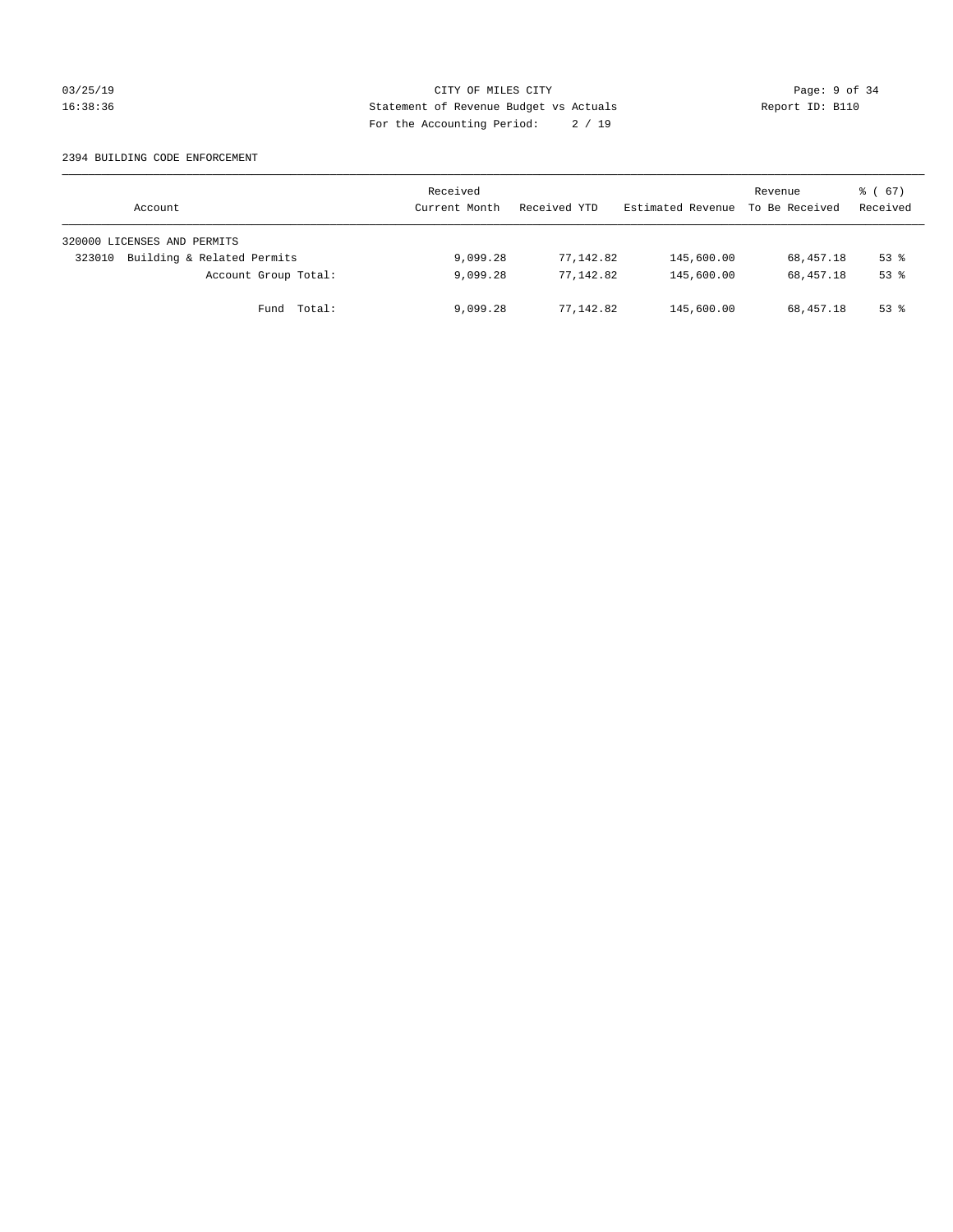# 03/25/19 Page: 10 of 34 16:38:36 Statement of Revenue Budget vs Actuals Report ID: B110 For the Accounting Period: 2 / 19

2400 LTG M D#165-(Gen City)

|              | Account                                  | Received<br>Current Month | Received YTD | Estimated Revenue | Revenue<br>To Be Received | % (67)<br>Received  |
|--------------|------------------------------------------|---------------------------|--------------|-------------------|---------------------------|---------------------|
| 310000 TAXES |                                          |                           |              |                   |                           |                     |
| 311010       | Real Property Taxes                      | 0.00                      | $-51.99$     | 0.00              | 51.99                     | $***$ $ -$          |
|              | Account Group Total:                     | 0.00                      | $-51.99$     | 0.00              | 51.99                     | $***$ $\approx$     |
|              | 360000 MISCELLANEOUS REVENUE             |                           |              |                   |                           |                     |
| 363010       | Maintenance Assessments                  | 1,284.88                  | 133,330.82   | 214,301.00        | 80,970.18                 | $62*$               |
| 363040       | Penalty & Interest on Deling Assessments | 47.29                     | 374.85       | 500.00            | 125.15                    | 75%                 |
|              | Account Group Total:                     | 1,332.17                  | 133,705.67   | 214,801.00        | 81,095.33                 | $62$ $%$            |
|              | 370000 INVESTMENT EARNINGS               |                           |              |                   |                           |                     |
| 371010       | Investment Earnings                      | 0.00                      | 277.69       | 100.00            | $-177.69$                 | $278$ $%$           |
|              | Account Group Total:                     | 0.00                      | 277.69       | 100.00            | $-177.69$                 | $278$ $\frac{6}{5}$ |
|              | Total:<br>Fund                           | 1,332.17                  | 133,931.37   | 214,901.00        | 80,969.63                 | 62 %                |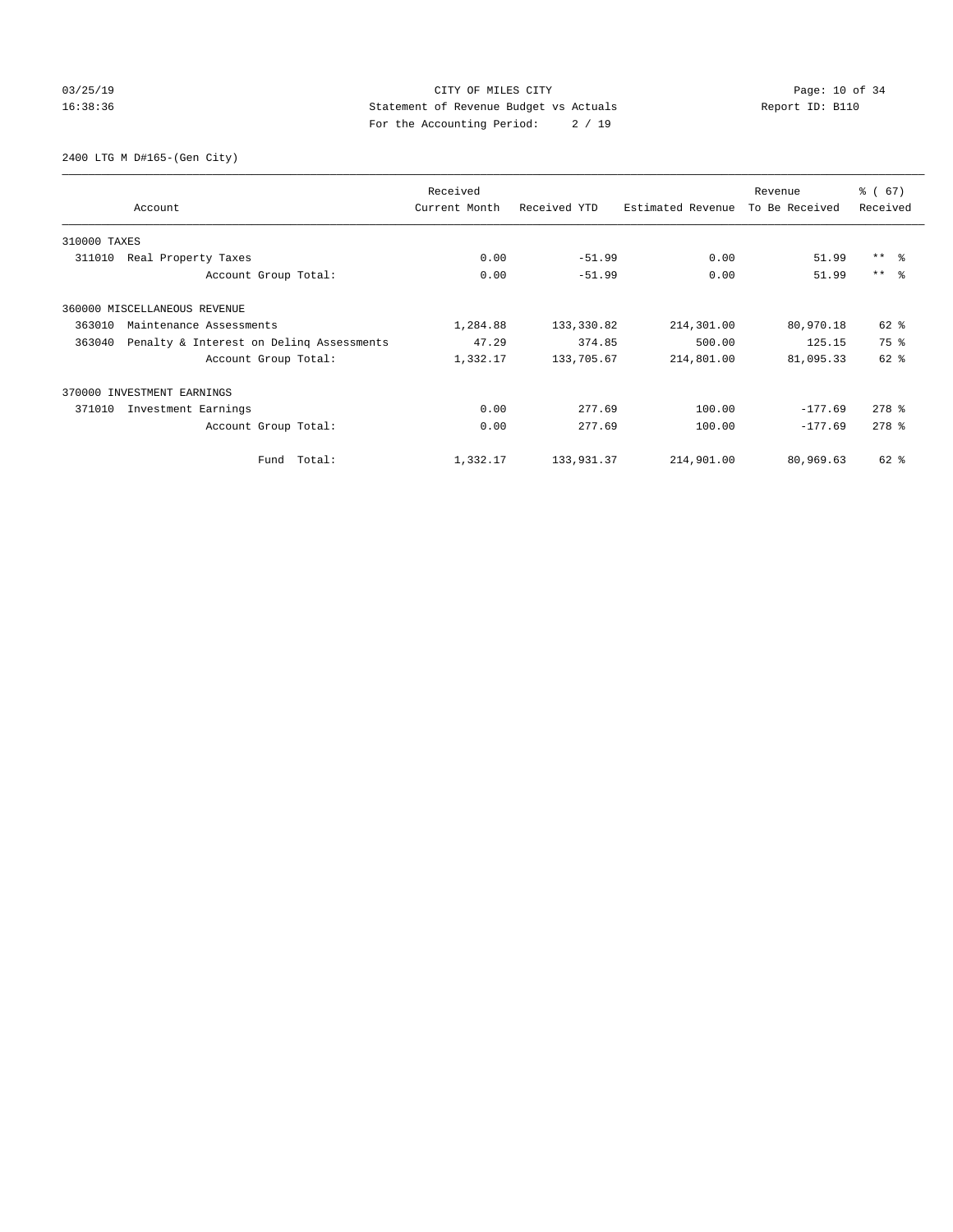# 03/25/19 Page: 11 of 34 16:38:36 Statement of Revenue Budget vs Actuals Report ID: B110 For the Accounting Period: 2 / 19

2420 LTG M D#167-(MilesAddn Etc)

|        |                                          | Received      |              |                   | Revenue        | $\frac{6}{6}$ (67) |
|--------|------------------------------------------|---------------|--------------|-------------------|----------------|--------------------|
|        | Account                                  | Current Month | Received YTD | Estimated Revenue | To Be Received | Received           |
|        | 360000 MISCELLANEOUS REVENUE             |               |              |                   |                |                    |
| 363010 | Maintenance Assessments                  | 76.12         | 18,464.33    | 31,875.00         | 13,410.67      | 58 %               |
| 363040 | Penalty & Interest on Deling Assessments | 1.71          | 25.94        | 100.00            | 74.06          | $26$ $\frac{6}{3}$ |
|        | Account Group Total:                     | 77.83         | 18,490.27    | 31,975.00         | 13,484.73      | 58 %               |
|        | 370000 INVESTMENT EARNINGS               |               |              |                   |                |                    |
| 371010 | Investment Earnings                      | 0.00          | 56.61        | 55.00             | $-1.61$        | $103$ %            |
|        | Account Group Total:                     | 0.00          | 56.61        | 55.00             | $-1.61$        | $103$ %            |
|        | Fund Total:                              | 77.83         | 18,546.88    | 32,030.00         | 13,483.12      | 58 %               |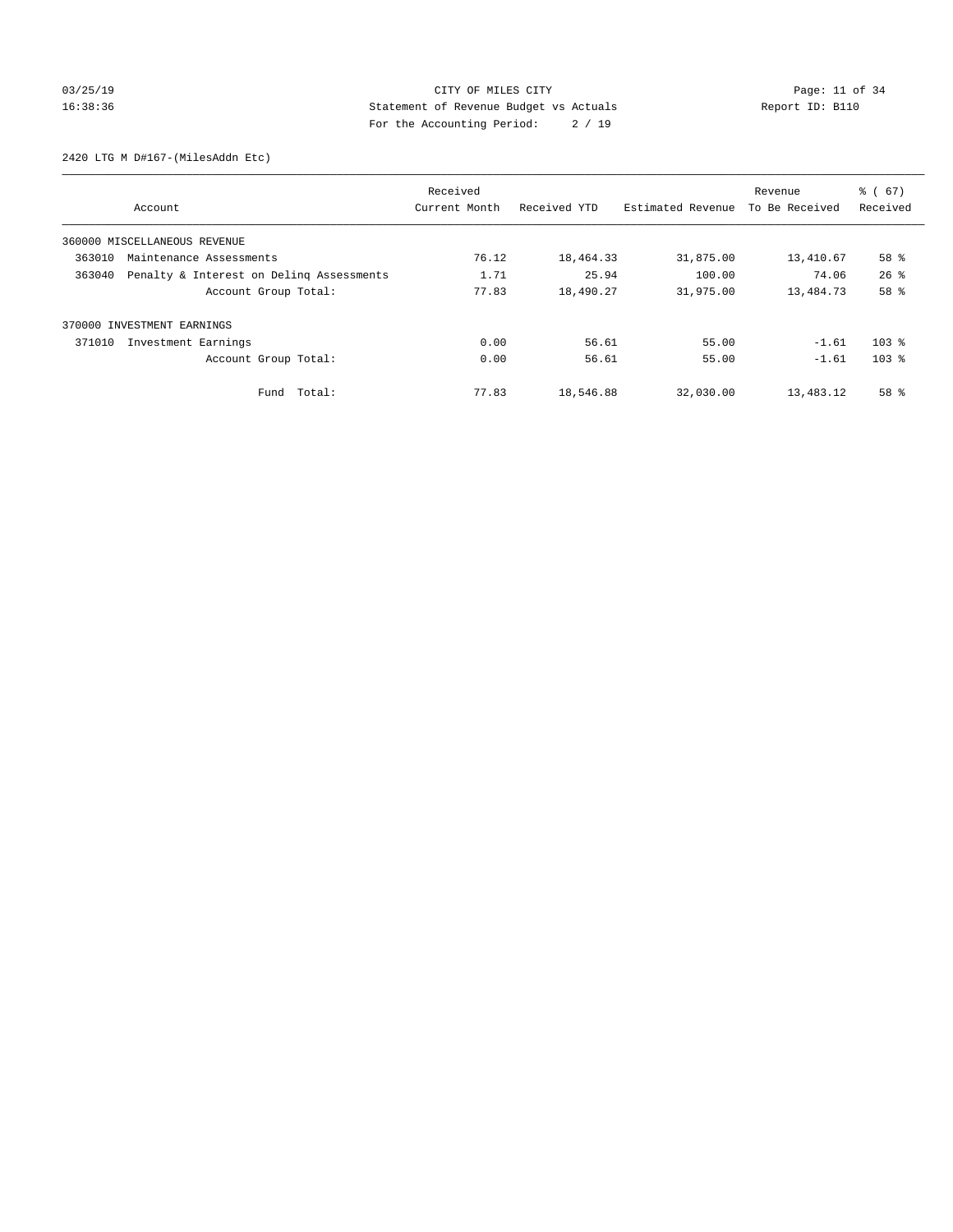# 03/25/19 Page: 12 of 34 16:38:36 Statement of Revenue Budget vs Actuals Report ID: B110 For the Accounting Period: 2 / 19

2430 LTG M D#171-(Balsam Est)

|                                                    | Received      |              |                   | Revenue        | $\frac{6}{6}$ (67) |
|----------------------------------------------------|---------------|--------------|-------------------|----------------|--------------------|
| Account                                            | Current Month | Received YTD | Estimated Revenue | To Be Received | Received           |
| 360000 MISCELLANEOUS REVENUE                       |               |              |                   |                |                    |
| 363010<br>Maintenance Assessments                  | 0.00          | 2,876.40     | 5,037.00          | 2,160.60       | 57 <sup>8</sup>    |
| 363040<br>Penalty & Interest on Deling Assessments | 0.00          | 0.39         | 5.00              | 4.61           | 8 %                |
| Account Group Total:                               | 0.00          | 2,876.79     | 5,042.00          | 2, 165.21      | 57 <sup>8</sup>    |
| 370000 INVESTMENT EARNINGS                         |               |              |                   |                |                    |
| Investment Earnings<br>371010                      | 0.00          | 12.25        | 10.00             | $-2.25$        | $123$ $%$          |
| Account Group Total:                               | 0.00          | 12.25        | 10.00             | $-2.25$        | $123$ $%$          |
| Total:<br>Fund                                     | 0.00          | 2,889.04     | 5,052.00          | 2,162.96       | 57 <sup>8</sup>    |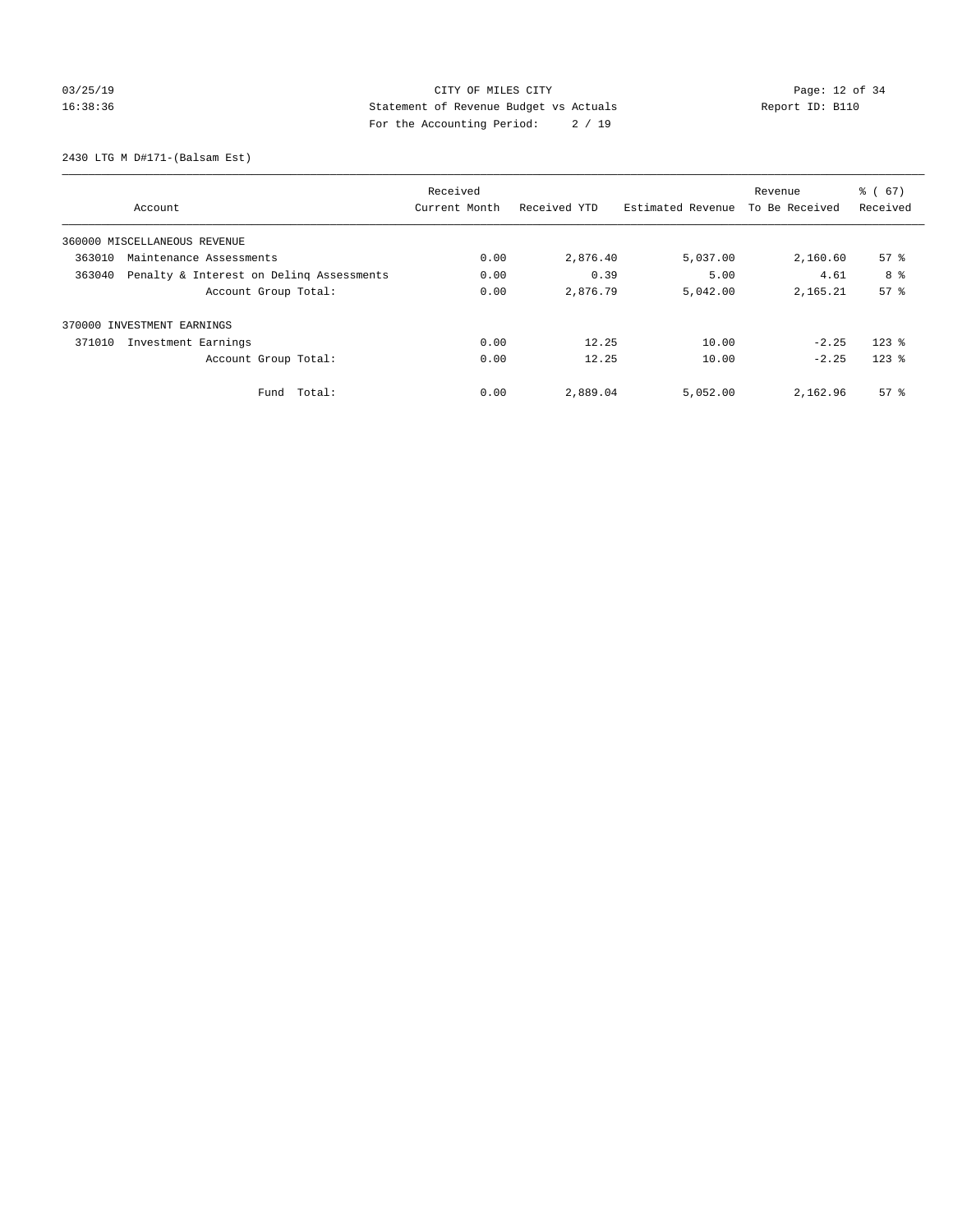# 03/25/19 Page: 13 of 34 16:38:36 Statement of Revenue Budget vs Actuals Report ID: B110 For the Accounting Period: 2 / 19

2440 LTG M D#172-(Main Str)

|                                                    | Received      |              |                   | Revenue        | $\frac{6}{6}$ (67) |
|----------------------------------------------------|---------------|--------------|-------------------|----------------|--------------------|
| Account                                            | Current Month | Received YTD | Estimated Revenue | To Be Received | Received           |
| 360000 MISCELLANEOUS REVENUE                       |               |              |                   |                |                    |
| 363010<br>Maintenance Assessments                  | 0.00          | 13,965.87    | 22,372.00         | 8,406.13       | 62 %               |
| 363040<br>Penalty & Interest on Deling Assessments | 0.00          | 24.33        | 100.00            | 75.67          | $24$ $%$           |
| Account Group Total:                               | 0.00          | 13,990.20    | 22,472.00         | 8,481.80       | $62$ $%$           |
| 370000 INVESTMENT EARNINGS                         |               |              |                   |                |                    |
| 371010<br>Investment Earnings                      | 0.00          | 24.77        | 50.00             | 25.23          | $50*$              |
| Account Group Total:                               | 0.00          | 24.77        | 50.00             | 25.23          | $50*$              |
| Total:<br>Fund                                     | 0.00          | 14,014.97    | 22,522.00         | 8,507.03       | 62 %               |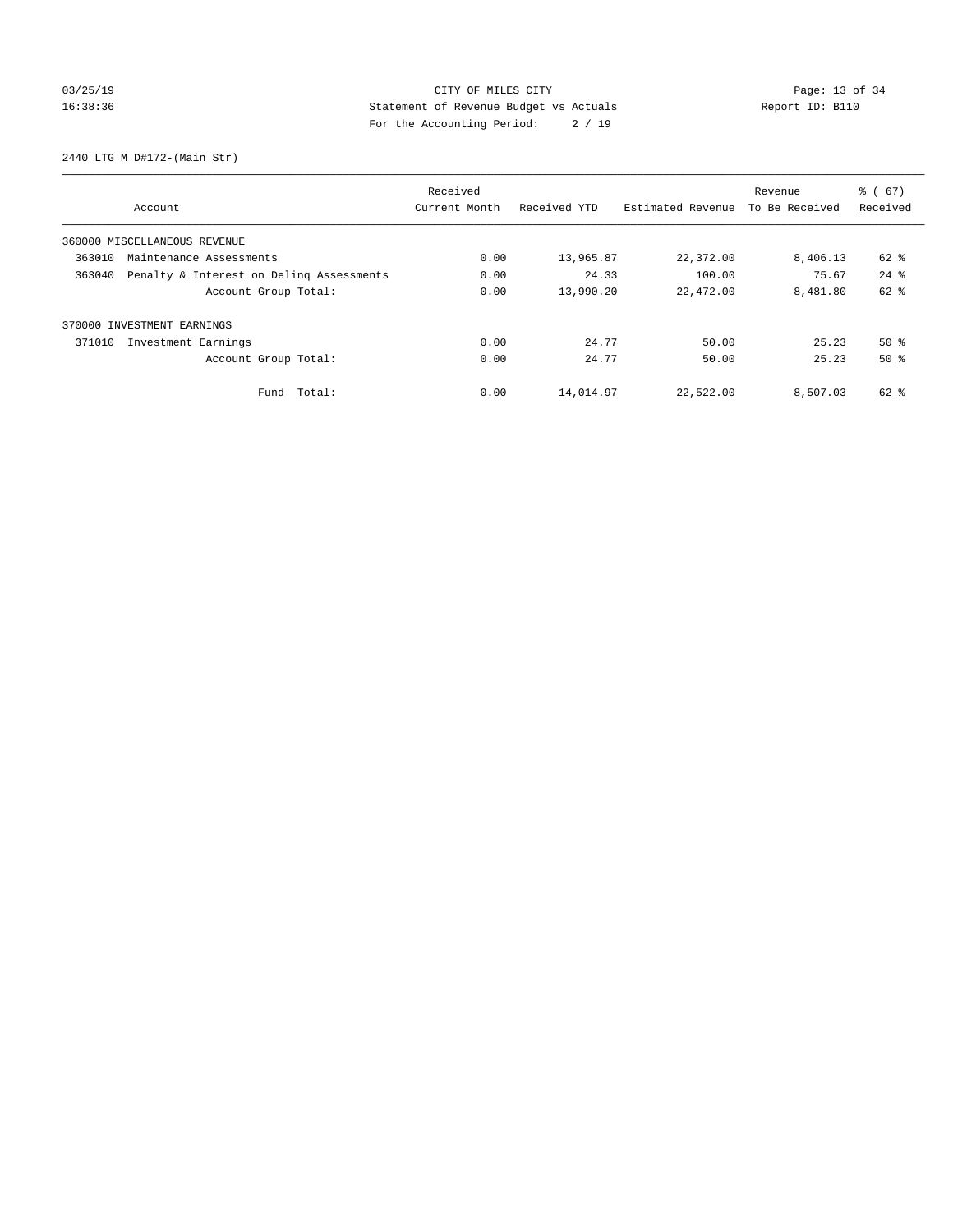# 03/25/19 Page: 14 of 34 16:38:36 Statement of Revenue Budget vs Actuals Report ID: B110 For the Accounting Period: 2 / 19

2450 LTG M D#195-(SG-Trico)

|                               |                                          | Received      |              |                   | Revenue        | $\frac{6}{6}$ (67) |
|-------------------------------|------------------------------------------|---------------|--------------|-------------------|----------------|--------------------|
| Account                       |                                          | Current Month | Received YTD | Estimated Revenue | To Be Received | Received           |
| 360000 MISCELLANEOUS REVENUE  |                                          |               |              |                   |                |                    |
| 363010                        | Maintenance Assessments                  | 0.00          | 2,939.74     | 5,338.00          | 2,398.26       | 55 <sup>8</sup>    |
| 363040                        | Penalty & Interest on Deling Assessments | 0.00          | 2.51         | 10.00             | 7.49           | $25$ $%$           |
|                               | Account Group Total:                     | 0.00          | 2,942.25     | 5,348.00          | 2,405.75       | 55%                |
| 370000 INVESTMENT EARNINGS    |                                          |               |              |                   |                |                    |
| 371010<br>Investment Earnings |                                          | 0.00          | 17.61        | 10.00             | $-7.61$        | $176$ %            |
|                               | Account Group Total:                     | 0.00          | 17.61        | 10.00             | $-7.61$        | $176$ %            |
|                               | Fund Total:                              | 0.00          | 2,959.86     | 5,358.00          | 2,398.14       | 55 <sup>8</sup>    |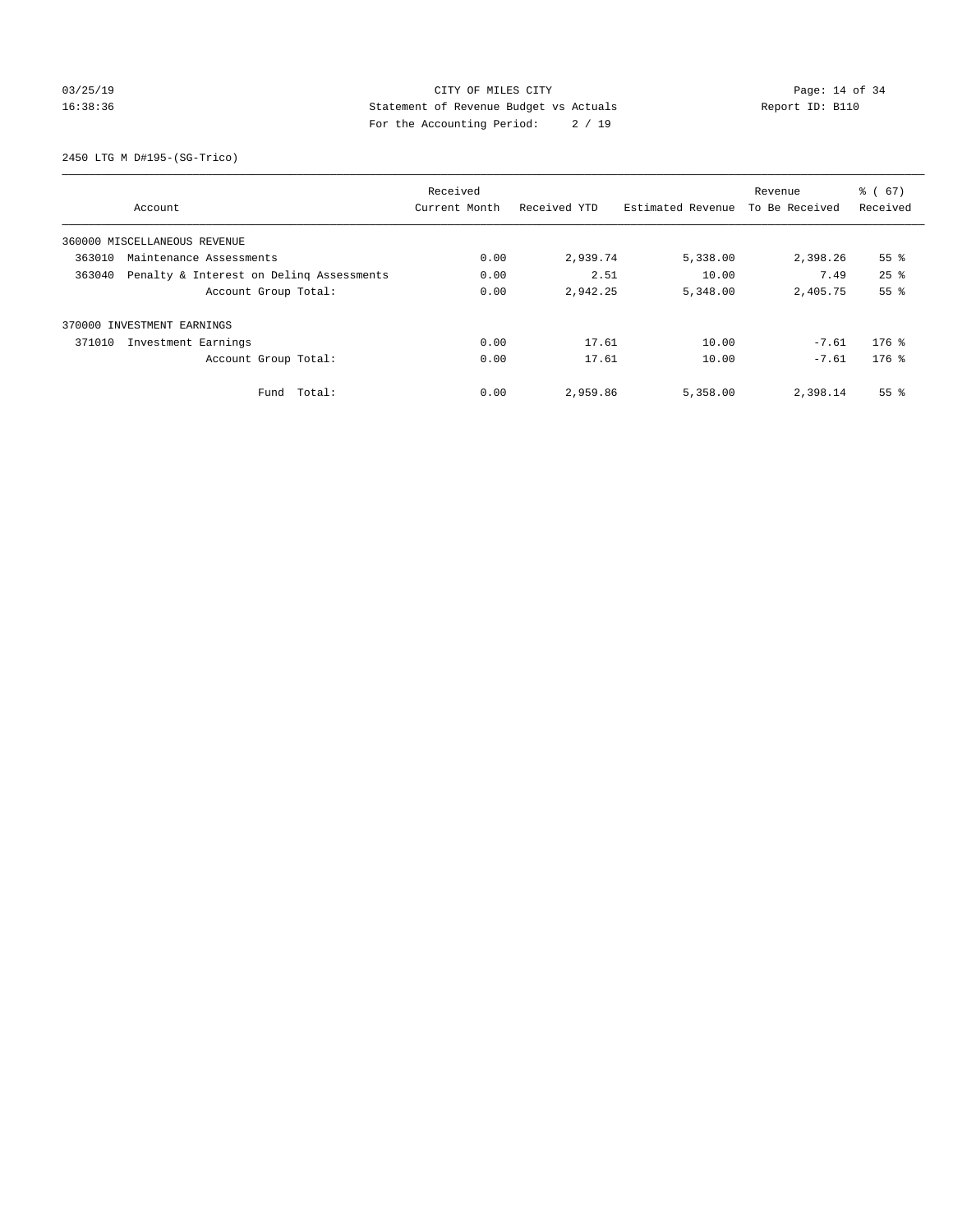# 03/25/19 Page: 15 of 34 16:38:36 Statement of Revenue Budget vs Actuals Report ID: B110 For the Accounting Period: 2 / 19

2470 LTG M D#202-(SG-MDU&NV)

|        |                                          | Received      |              |                   | Revenue        | $\frac{6}{6}$ (67) |
|--------|------------------------------------------|---------------|--------------|-------------------|----------------|--------------------|
|        | Account                                  | Current Month | Received YTD | Estimated Revenue | To Be Received | Received           |
|        | 360000 MISCELLANEOUS REVENUE             |               |              |                   |                |                    |
| 363010 | Maintenance Assessments                  | 163.80        | 5,244.05     | 8,622.00          | 3,377.95       | 61 %               |
| 363040 | Penalty & Interest on Deling Assessments | 3.68          | 25.82        | 20.00             | $-5.82$        | $129$ $%$          |
|        | Account Group Total:                     | 167.48        | 5,269.87     | 8,642.00          | 3,372.13       | 61 %               |
|        | 370000 INVESTMENT EARNINGS               |               |              |                   |                |                    |
| 371010 | Investment Earnings                      | 0.00          | 3.02         | 10.00             | 6.98           | $30*$              |
|        | Account Group Total:                     | 0.00          | 3.02         | 10.00             | 6.98           | $30*$              |
|        | Fund Total:                              | 167.48        | 5,272.89     | 8,652.00          | 3,379.11       | 61 %               |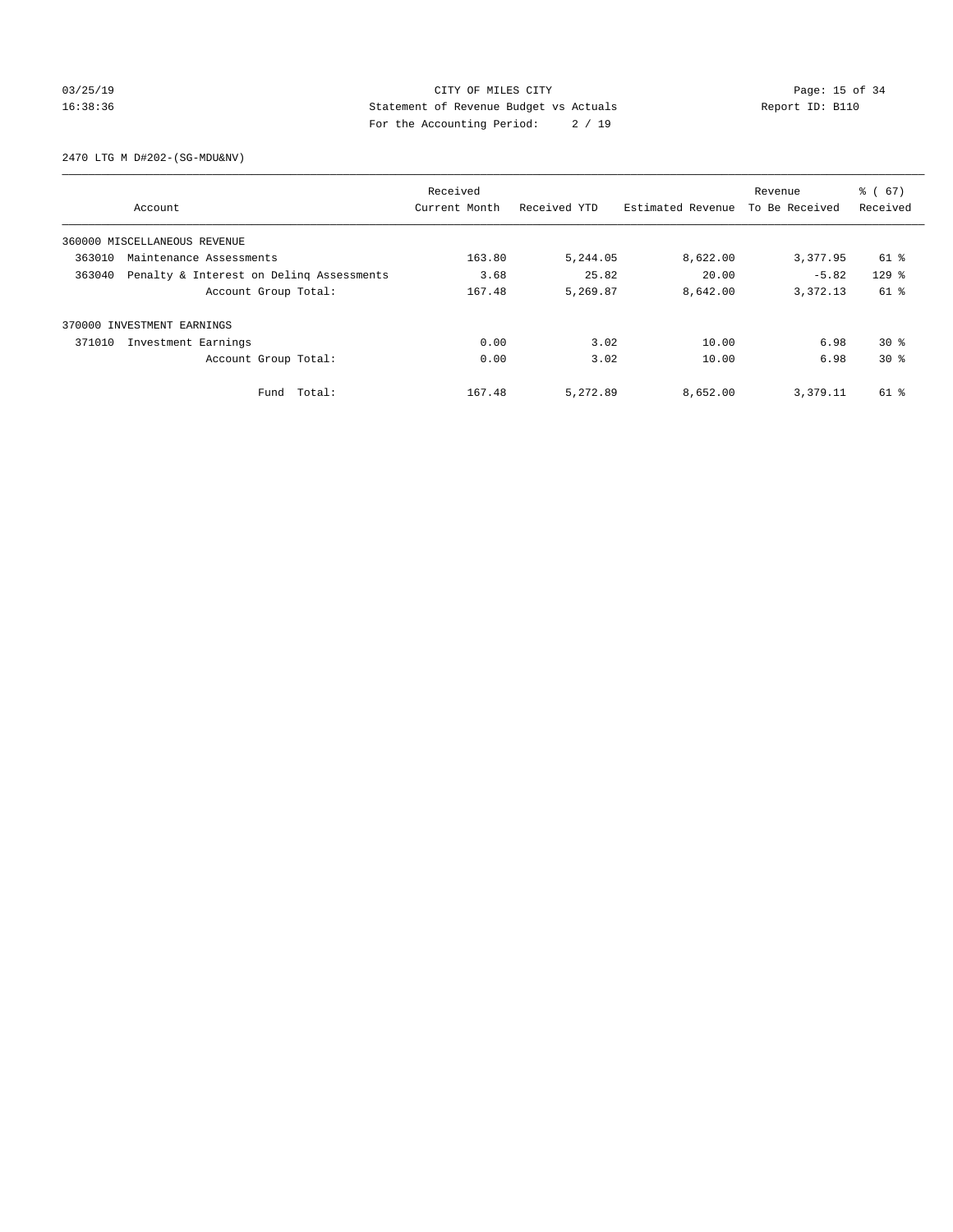# 03/25/19 Page: 16 of 34 16:38:36 Statement of Revenue Budget vs Actuals Report ID: B110 For the Accounting Period: 2 / 19

2480 LTG M M#173-(Milestown Estates)

|        |                                          | Received      |              | $\frac{6}{6}$ (67)<br>Revenue |                |            |
|--------|------------------------------------------|---------------|--------------|-------------------------------|----------------|------------|
|        | Account                                  | Current Month | Received YTD | Estimated Revenue             | To Be Received | Received   |
|        | 360000 MISCELLANEOUS REVENUE             |               |              |                               |                |            |
| 363010 | Maintenance Assessments                  | 0.00          | 1,859.71     | 2,673.00                      | 813.29         | 70 %       |
| 363040 | Penalty & Interest on Deling Assessments | 0.00          | 1.44         | 0.00                          | $-1.44$        | $***$ $ -$ |
|        | Account Group Total:                     | 0.00          | 1,861.15     | 2,673.00                      | 811.85         | 70 %       |
|        | 370000 INVESTMENT EARNINGS               |               |              |                               |                |            |
| 371010 | Investment Earnings                      | 0.00          | 6.63         | 10.00                         | 3.37           | 66 %       |
|        | Account Group Total:                     | 0.00          | 6.63         | 10.00                         | 3.37           | 66 %       |
|        | Total:<br>Fund                           | 0.00          | 1,867.78     | 2,683.00                      | 815.22         | 70 %       |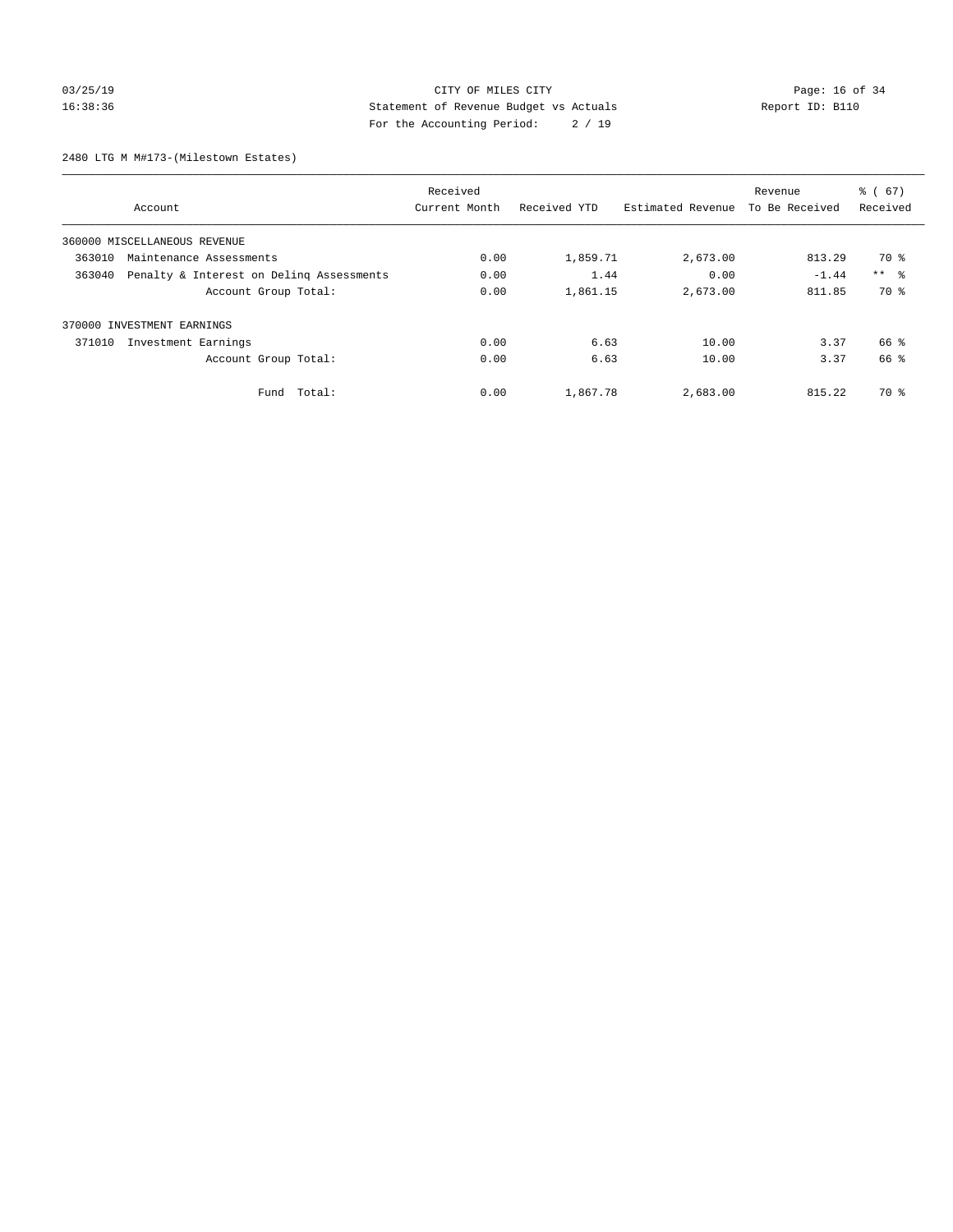# 03/25/19 Page: 17 of 34 16:38:36 Statement of Revenue Budget vs Actuals Report ID: B110 For the Accounting Period: 2 / 19

2510 STR MAINT DIST #204

|              |                                          | Received      |              |                   | Revenue        | % (67)          |
|--------------|------------------------------------------|---------------|--------------|-------------------|----------------|-----------------|
|              | Account                                  | Current Month | Received YTD | Estimated Revenue | To Be Received | Received        |
| 310000 TAXES |                                          |               |              |                   |                |                 |
| 311010       | Real Property Taxes                      | 0.00          | $-51.99$     | 0.00              | 51.99          | $***$ $\approx$ |
|              | Account Group Total:                     | 0.00          | $-51.99$     | 0.00              | 51.99          | $***$ $=$       |
|              | 330000 INTERGOVERNMENTAL REVENUES        |               |              |                   |                |                 |
|              | 331113 FEMA -Projects                    | 0.00          | 0.00         | 30,000.00         | 30,000.00      | 0 <sup>8</sup>  |
|              | Account Group Total:                     | 0.00          | 0.00         | 30,000.00         | 30,000.00      | 0 <sup>8</sup>  |
|              | 360000 MISCELLANEOUS REVENUE             |               |              |                   |                |                 |
| 362020       | MISC REVENUE                             | 0.00          | 600.00       | 0.00              | $-600.00$      | $***$ $\approx$ |
| 363010       | Maintenance Assessments                  | 7,596.48      | 955, 511.51  | 1,570,748.00      | 615, 236.49    | $61$ $%$        |
| 363040       | Penalty & Interest on Deling Assessments | 242.98        | 1,834.51     | 4,000.00          | 2,165.49       | 46%             |
|              | Account Group Total:                     | 7,839.46      | 957,946.02   | 1,574,748.00      | 616,801.98     | $61$ $%$        |
|              | 370000 INVESTMENT EARNINGS               |               |              |                   |                |                 |
| 371010       | Investment Earnings                      | 0.00          | 5,506.86     | 5,000.00          | $-506.86$      | 110 %           |
|              | Account Group Total:                     | 0.00          | 5,506.86     | 5,000.00          | $-506.86$      | $110*$          |
|              | 380000 OTHER FINANCING SOURCES           |               |              |                   |                |                 |
| 383000       | Interfund Operating Transfer             | 0.00          | 42,696.30    | 102,300.00        | 59,603.70      | $42*$           |
|              | Account Group Total:                     | 0.00          | 42,696.30    | 102,300.00        | 59,603.70      | $42$ %          |
|              | Fund Total:                              | 7.839.46      | 1,006,097.19 | 1,712,048.00      | 705,950.81     | 59 %            |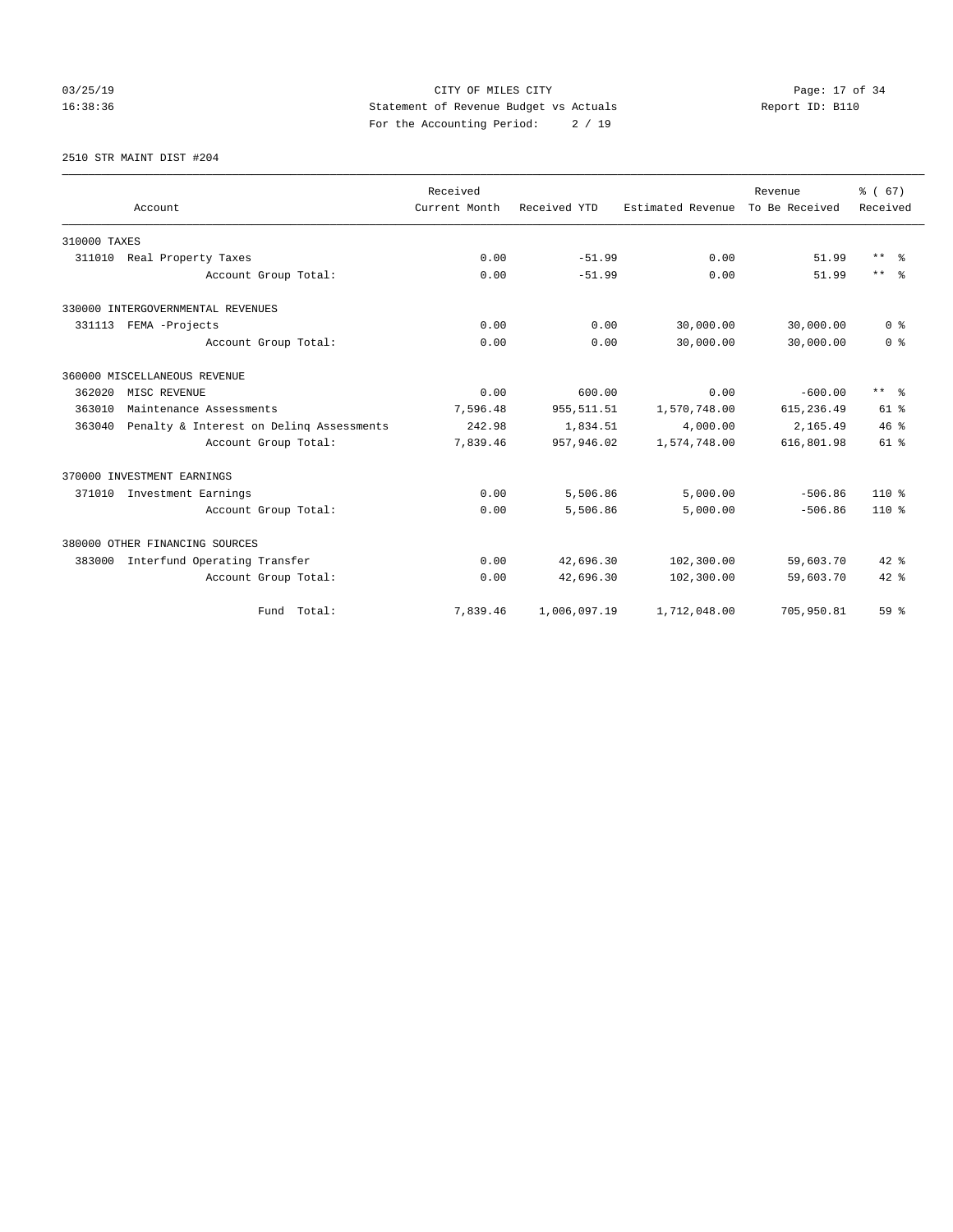# 03/25/19 Page: 18 of 34 16:38:36 Statement of Revenue Budget vs Actuals Report ID: B110 For the Accounting Period: 2 / 19

2520 STR MAINT DIST #205

|        |                                          | Received      |              |                   | Revenue        | % (67)          |
|--------|------------------------------------------|---------------|--------------|-------------------|----------------|-----------------|
|        | Account                                  | Current Month | Received YTD | Estimated Revenue | To Be Received | Received        |
|        | 330000 INTERGOVERNMENTAL REVENUES        |               |              |                   |                |                 |
| 331113 | FEMA -Projects                           | 0.00          | 0.00         | 7,500.00          | 7,500.00       | 0 <sup>8</sup>  |
|        | Account Group Total:                     | 0.00          | 0.00         | 7,500.00          | 7,500.00       | 0 <sup>8</sup>  |
|        | 360000 MISCELLANEOUS REVENUE             |               |              |                   |                |                 |
| 362020 | MISC REVENUE                             | 0.00          | 150.00       | 0.00              | $-150.00$      | $***$ $\approx$ |
| 363010 | Maintenance Assessments                  | 1,661.89      | 164,448.81   | 255,571.00        | 91,122.19      | $64$ $%$        |
| 363040 | Penalty & Interest on Deling Assessments | 55.50         | 512.65       | 1,000.00          | 487.35         | $51$ $%$        |
|        | Account Group Total:                     | 1,717.39      | 165, 111.46  | 256,571.00        | 91,459.54      | 64 %            |
|        | 370000 INVESTMENT EARNINGS               |               |              |                   |                |                 |
| 371010 | Investment Earnings                      | 0.00          | 1,677.04     | 400.00            | $-1.277.04$    | 419 %           |
|        | Account Group Total:                     | 0.00          | 1,677.04     | 400.00            | $-1, 277.04$   | 419 %           |
|        | 380000 OTHER FINANCING SOURCES           |               |              |                   |                |                 |
| 383000 | Interfund Operating Transfer             | 0.00          | 42,696.30    | 91,062.00         | 48,365.70      | 47.8            |
|        | Account Group Total:                     | 0.00          | 42,696.30    | 91,062.00         | 48,365.70      | 47.8            |
|        | Fund Total:                              | 1,717.39      | 209,484.80   | 355,533.00        | 146,048.20     | 59%             |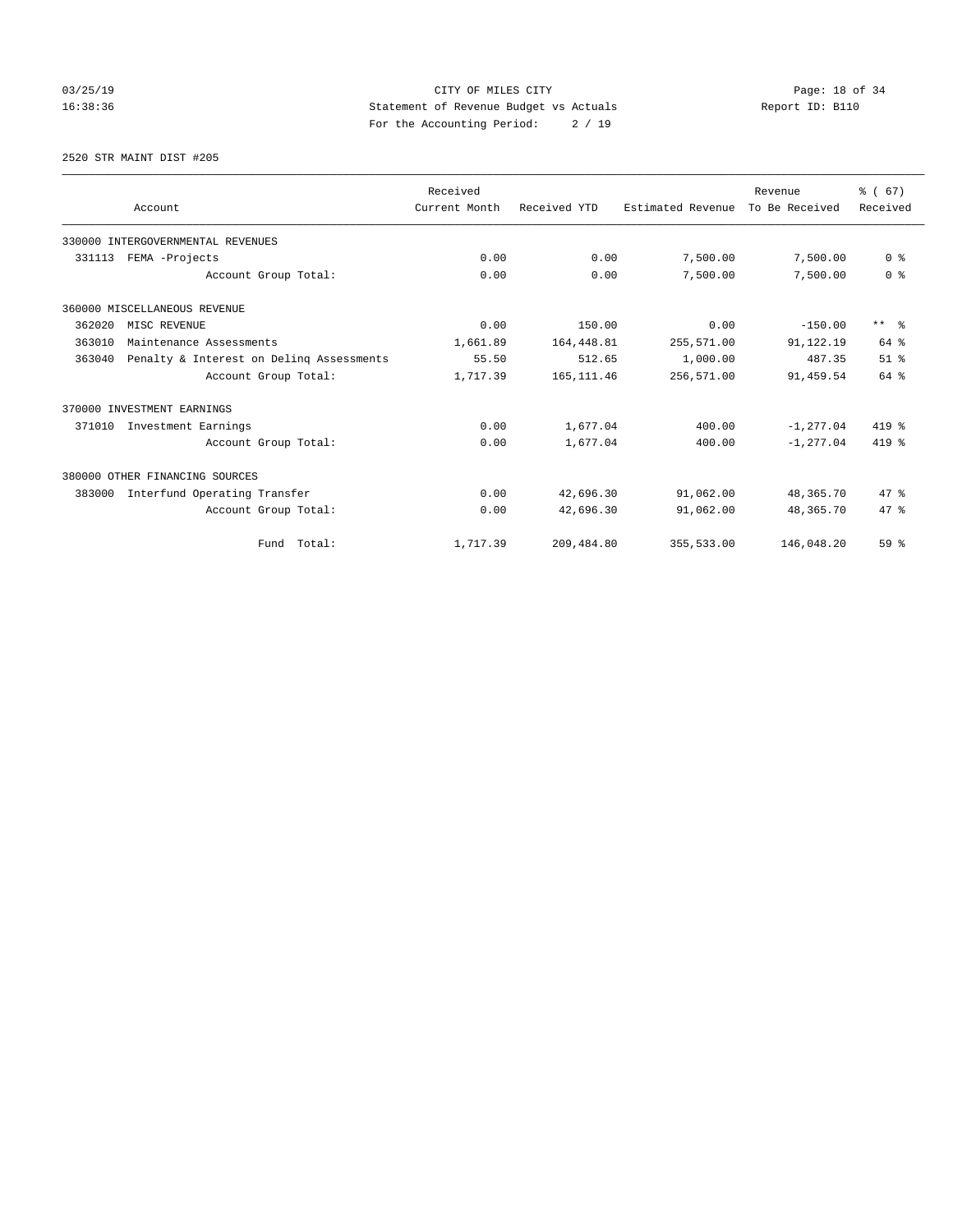# 03/25/19 Page: 19 of 34 16:38:36 Statement of Revenue Budget vs Actuals Report ID: B110 For the Accounting Period: 2 / 19

2540 STR MAINT DIST#207-(MILESTOWN ESTATES)

|        |                                          | Received      |              |                   | Revenue        | $\frac{6}{6}$ (67) |
|--------|------------------------------------------|---------------|--------------|-------------------|----------------|--------------------|
|        | Account                                  | Current Month | Received YTD | Estimated Revenue | To Be Received | Received           |
|        | 360000 MISCELLANEOUS REVENUE             |               |              |                   |                |                    |
| 363010 | Maintenance Assessments                  | 0.00          | 3,410.94     | 4,859.00          | 1,448.06       | 70 %               |
| 363040 | Penalty & Interest on Deling Assessments | 0.00          | 6.55         | 0.00              | $-6.55$        | $***$ $\approx$    |
|        | Account Group Total:                     | 0.00          | 3,417.49     | 4,859.00          | 1,441.51       | 70 %               |
|        | 370000 INVESTMENT EARNINGS               |               |              |                   |                |                    |
| 371010 | Investment Earnings                      | 0.00          | 32.79        | 20.00             | $-12.79$       | $164$ %            |
|        | Account Group Total:                     | 0.00          | 32.79        | 20.00             | $-12.79$       | $164$ %            |
|        | Total:<br>Fund                           | 0.00          | 3,450.28     | 4,879.00          | 1,428.72       | 71 %               |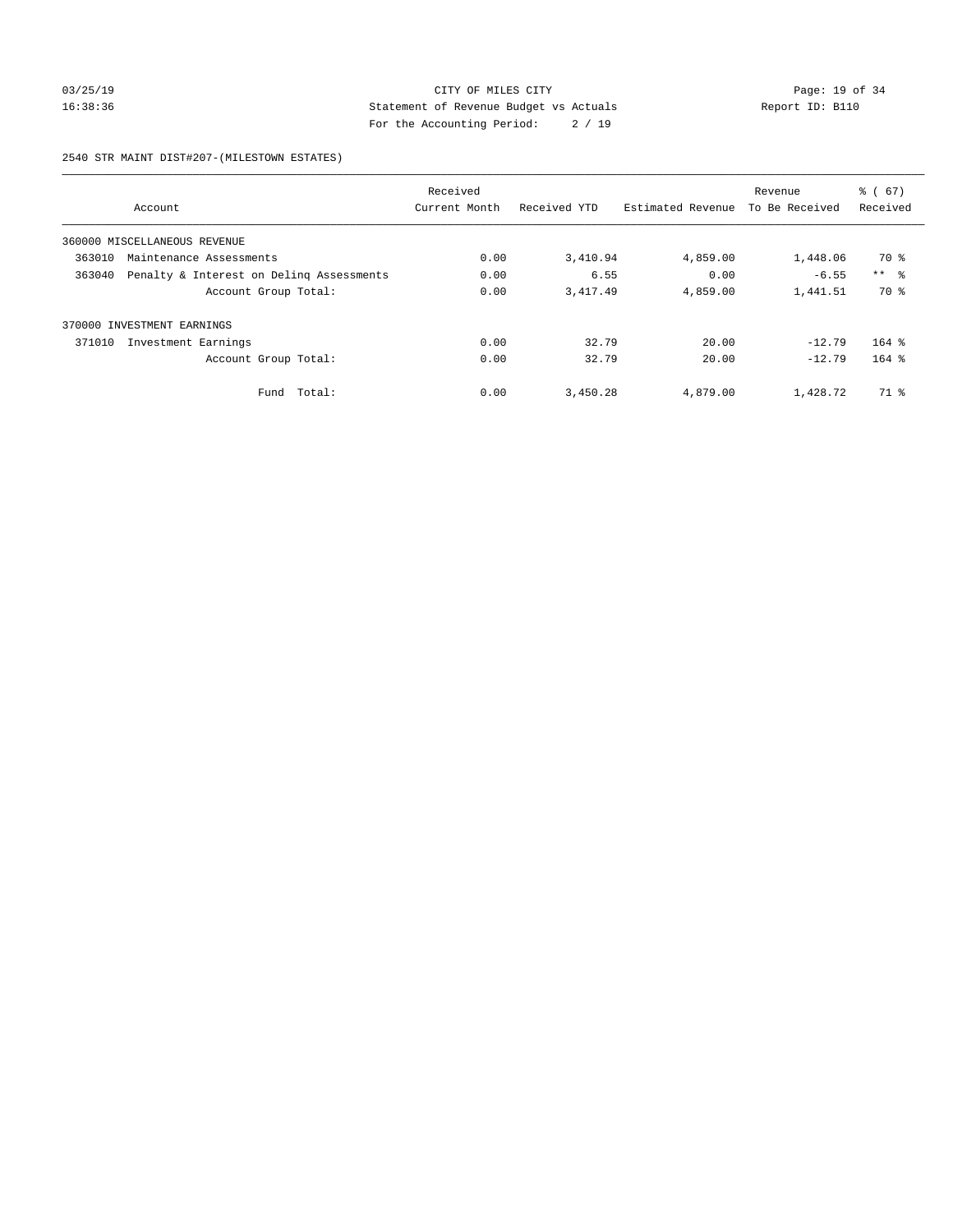# 03/25/19 Page: 20 of 34 16:38:36 Statement of Revenue Budget vs Actuals Report ID: B110 For the Accounting Period: 2 / 19

### 2701 Fire Grants

| Account                           | Received<br>Current Month | Received YTD | Estimated Revenue | Revenue<br>To Be Received | % (67)<br>Received |
|-----------------------------------|---------------------------|--------------|-------------------|---------------------------|--------------------|
| 330000 INTERGOVERNMENTAL REVENUES |                           |              |                   |                           |                    |
| FEMA -Projects<br>331113          | 0.00                      | 0.00         | 358,273.00        | 358,273.00                | 0 <sup>8</sup>     |
| Account Group Total:              | 0.00                      | 0.00         | 358,273.00        | 358,273.00                | 0 <sup>8</sup>     |
| 360000 MISCELLANEOUS REVENUE      |                           |              |                   |                           |                    |
| 365040<br>DONATIONS-FIRE/AMB      | 0.00                      | 0.00         | 300.00            | 300.00                    | 0 ક                |
| 367000<br>Sale of Junk or Salvage | 4,150.00                  | 4,150.00     | 10,000.00         | 5,850.00                  | $42$ %             |
| Account Group Total:              | 4,150.00                  | 4,150.00     | 10,300.00         | 6.150.00                  | $40*$              |
| Total:<br>Fund                    | 4,150.00                  | 4,150.00     | 368,573.00        | 364, 423, 00              | 1 <sup>8</sup>     |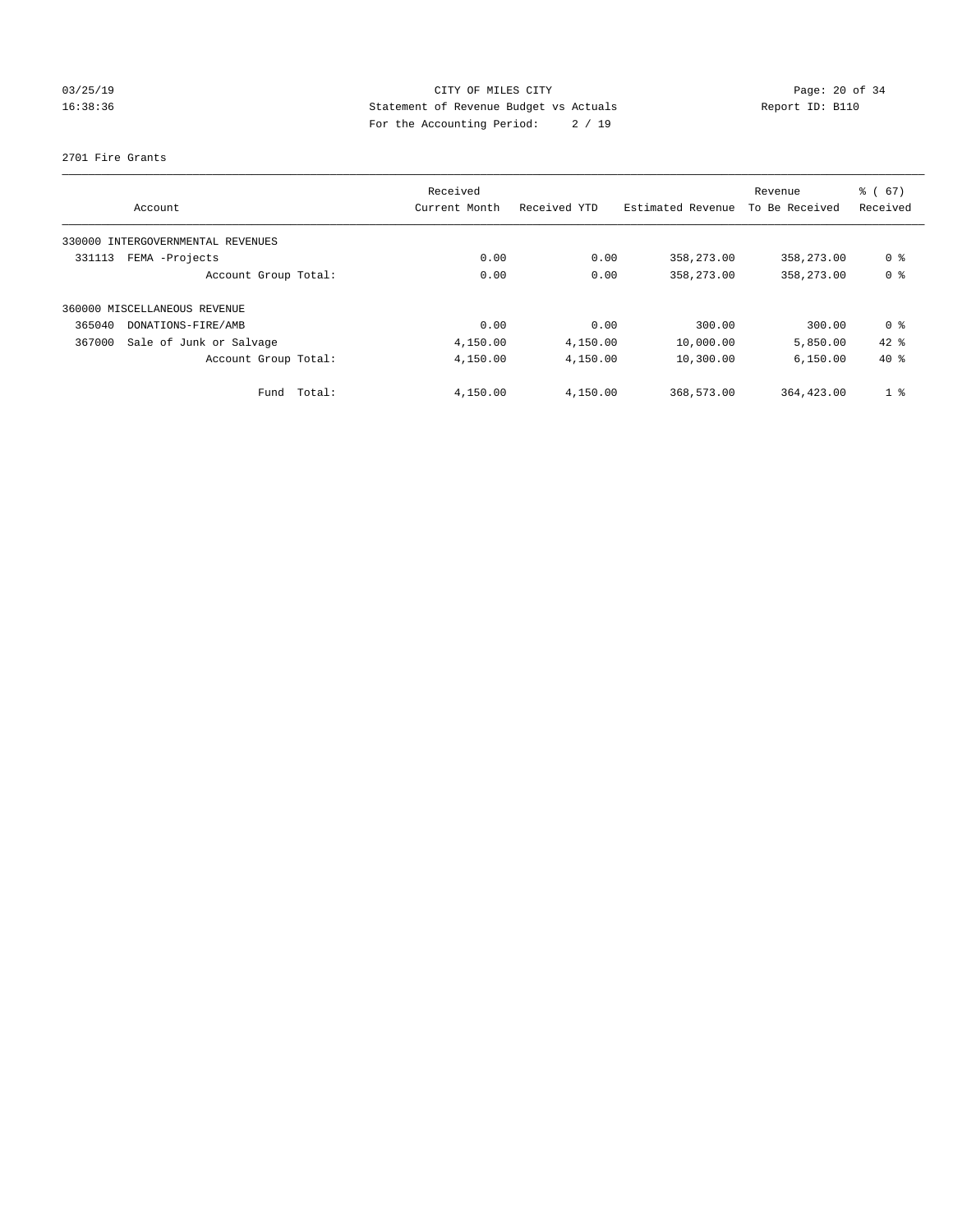# 03/25/19 Page: 21 of 34 16:38:36 Statement of Revenue Budget vs Actuals Report ID: B110 For the Accounting Period: 2 / 19

2820 GAS TAX

| Account                              | Received<br>Current Month | Received YTD | Estimated Revenue | Revenue<br>To Be Received | 8 ( 67 )<br>Received |
|--------------------------------------|---------------------------|--------------|-------------------|---------------------------|----------------------|
| 330000 INTERGOVERNMENTAL REVENUES    |                           |              |                   |                           |                      |
| Gasoline Tax Apportionment<br>335040 | 14,552.93                 | 116,423.44   | 174,635.00        | 58,211.56                 | 67 %                 |
| Account Group Total:                 | 14,552.93                 | 116, 423. 44 | 174,635.00        | 58, 211.56                | 67 %                 |
| Fund Total:                          | 14,552.93                 | 116, 423. 44 | 174,635.00        | 58, 211.56                | 67 %                 |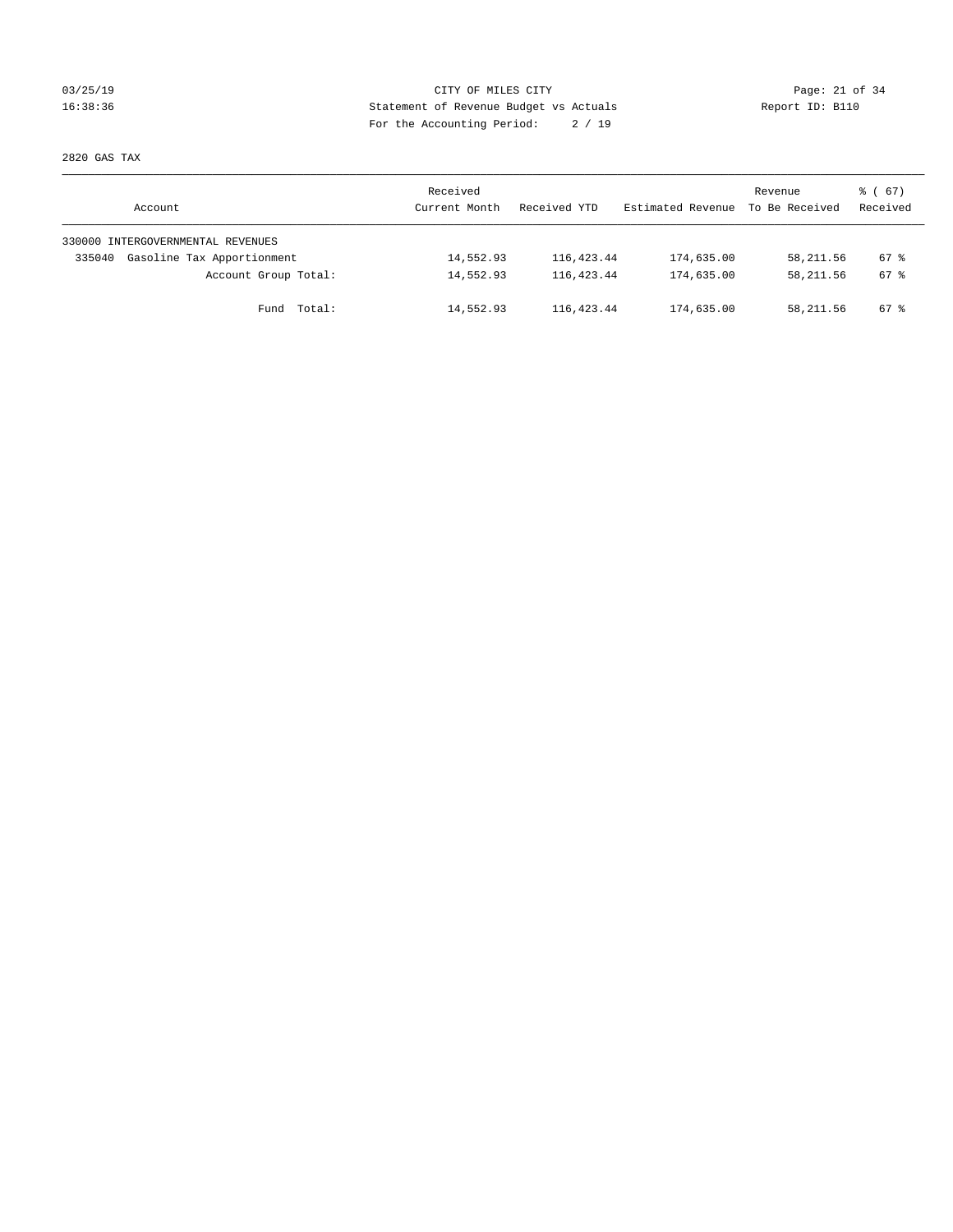# 03/25/19 Page: 22 of 34 16:38:36 Statement of Revenue Budget vs Actuals Report ID: B110 For the Accounting Period: 2 / 19

2821 HB473- Fuel Tax

|                                        | Received      |              |                   | Revenue        | % (67)         |
|----------------------------------------|---------------|--------------|-------------------|----------------|----------------|
| Account                                | Current Month | Received YTD | Estimated Revenue | To Be Received | Received       |
| 330000 INTERGOVERNMENTAL REVENUES      |               |              |                   |                |                |
| 335041<br>HB473                        | 0.00          | 0.00         | 96,938.00         | 96,938.00      | 0 <sup>8</sup> |
| Account Group Total:                   | 0.00          | 0.00         | 96,938.00         | 96,938.00      | 0 <sup>8</sup> |
| 380000 OTHER FINANCING SOURCES         |               |              |                   |                |                |
| Interfund Operating Transfer<br>383000 | 0.00          | 0.00         | 4,847.00          | 4,847.00       | 0 ક            |
| Account Group Total:                   | 0.00          | 0.00         | 4,847.00          | 4,847.00       | 0 <sup>8</sup> |
| Total:<br>Fund                         | 0.00          | 0.00         | 101,785.00        | 101,785.00     | 0 <sup>8</sup> |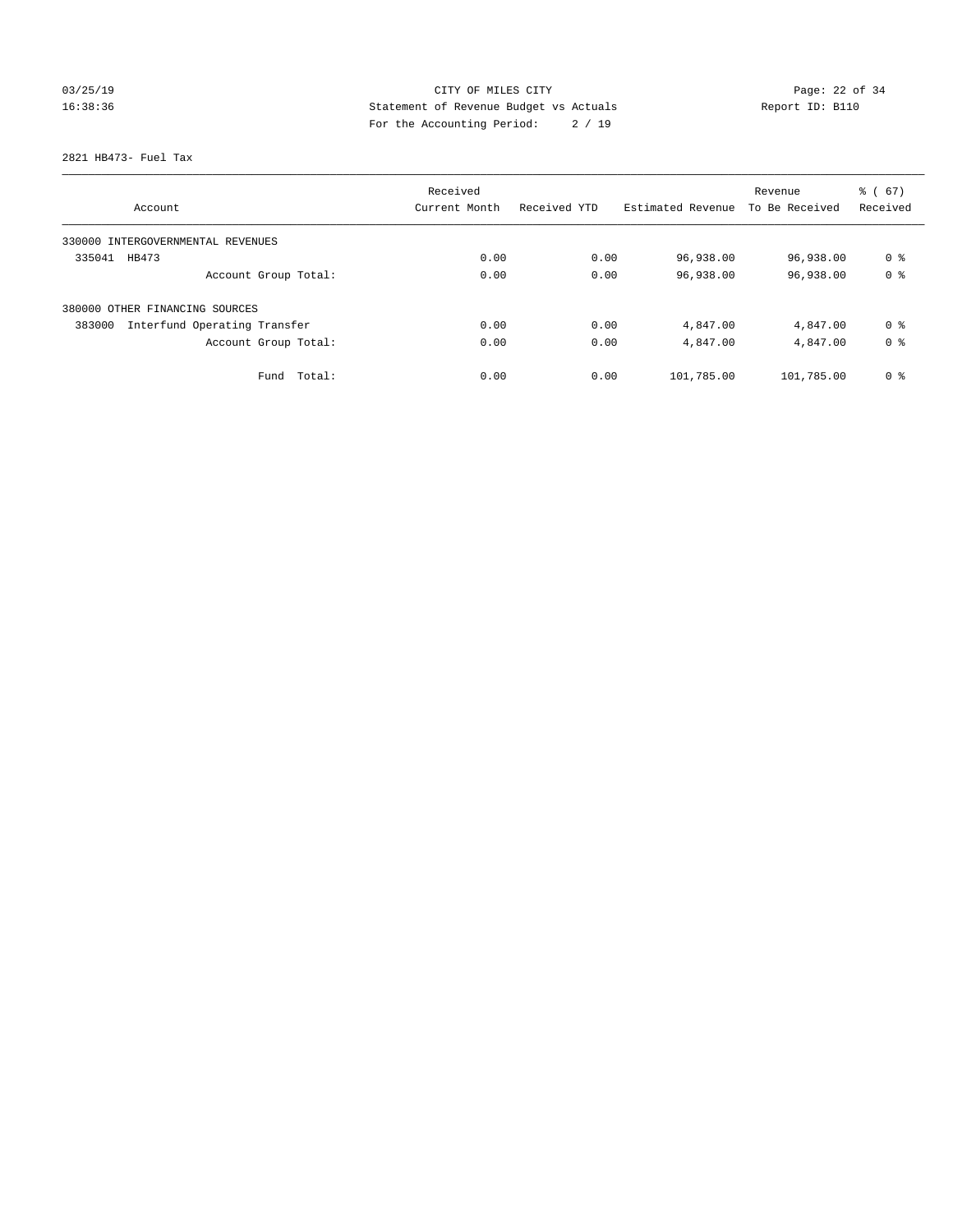# 03/25/19 Page: 23 of 34 16:38:36 Statement of Revenue Budget vs Actuals Report ID: B110 For the Accounting Period: 2 / 19

2850 911 EMERGENCY

|        | Account                           |             | Received<br>Current Month | Received YTD | Estimated Revenue | Revenue<br>To Be Received | % (67)<br>Received  |
|--------|-----------------------------------|-------------|---------------------------|--------------|-------------------|---------------------------|---------------------|
|        | 330000 INTERGOVERNMENTAL REVENUES |             |                           |              |                   |                           |                     |
| 335080 | Basic 911 Funds                   |             | 0.00                      | 70,316.74    | 63,000.00         | $-7,316.74$               | 112 %               |
| 335081 | Enhanced 911 Funds                |             | 46,618.20                 | 62,871.39    | 63,000.00         | 128.61                    | $100$ %             |
| 335082 | 911 - WIRELESS FUNDS              |             | 0.00                      | 38,197.63    | 75,000.00         | 36,802.37                 | $51$ %              |
|        | Account Group Total:              |             | 46,618.20                 | 171,385.76   | 201,000.00        | 29,614.24                 | 85%                 |
|        | 370000 INVESTMENT EARNINGS        |             |                           |              |                   |                           |                     |
| 371010 | Investment Earnings               |             | 0.00                      | 2,532.37     | 200.00            | $-2, 332.37$              | $***$ $%$           |
|        | Account Group Total:              |             | 0.00                      | 2,532.37     | 200.00            | $-2, 332.37$              | $***$ $\frac{6}{5}$ |
|        |                                   | Fund Total: | 46,618.20                 | 173,918.13   | 201,200.00        | 27, 281.87                | 86 <sup>8</sup>     |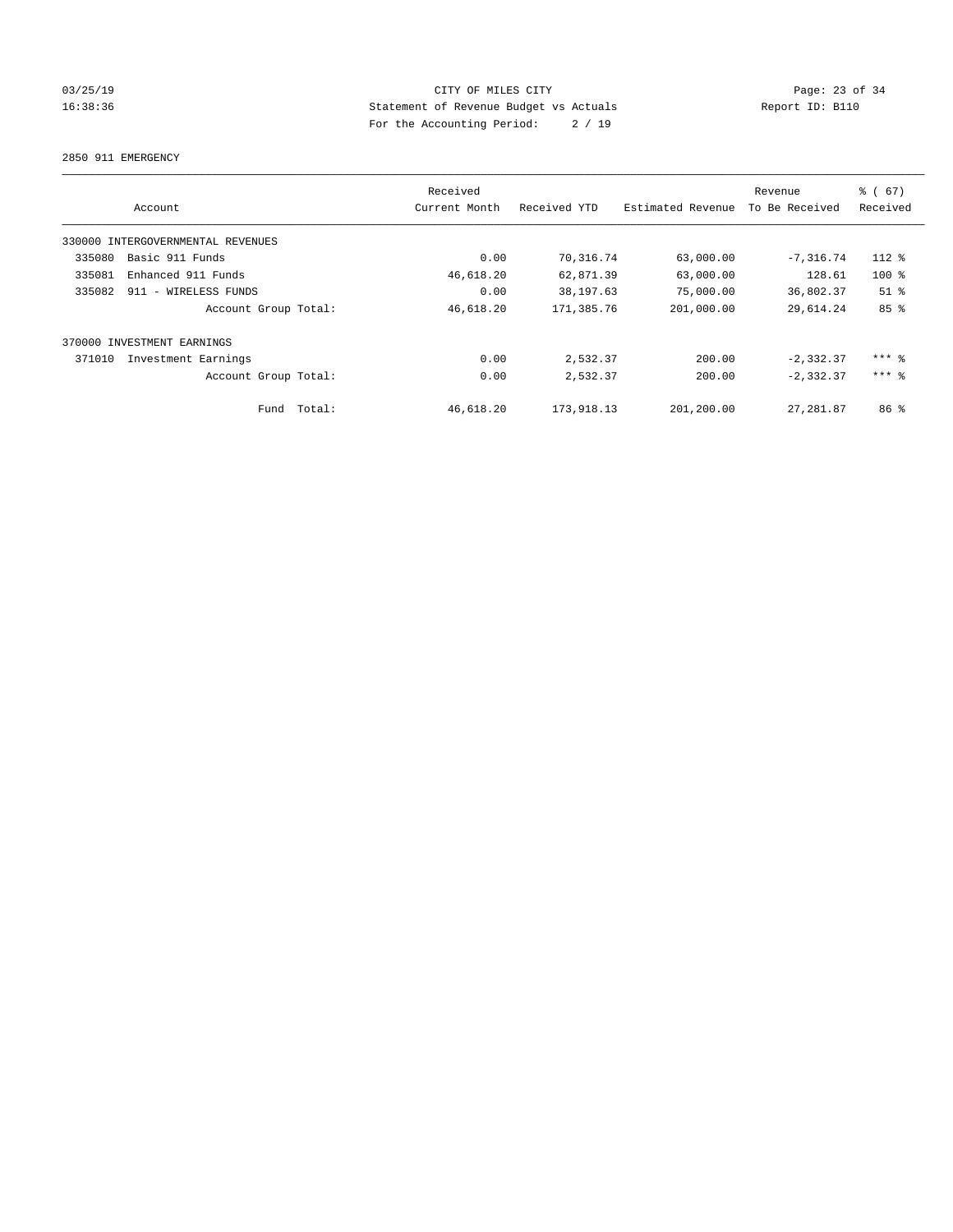# 03/25/19 Page: 24 of 34 16:38:36 Statement of Revenue Budget vs Actuals Report ID: B110 For the Accounting Period: 2 / 19

2880 LIBRARY GRANTS

|        | Account                           | Received<br>Current Month | Received YTD | Estimated Revenue | Revenue<br>To Be Received | $\frac{6}{6}$ (67)<br>Received |
|--------|-----------------------------------|---------------------------|--------------|-------------------|---------------------------|--------------------------------|
|        | 330000 INTERGOVERNMENTAL REVENUES |                           |              |                   |                           |                                |
| 334101 | HB#193-Interlibrary Loan Reimb    | 0.00                      | 0.00         | 5,000.00          | 5.000.00                  | 0 ક                            |
| 334104 | Sagebrush Fed Headquarters        | 0.00                      | 4,610.08     | 0.00              | $-4.610.08$               | $***$ 8                        |
| 334105 | Sagebrush Fed/Coal Sev Tax        | 0.00                      | 0.00         | 4,610.00          | 4,610.00                  | 0 %                            |
|        | Account Group Total:              | 0.00                      | 4,610.08     | 9.610.00          | 4,999.92                  | 48 %                           |
|        | Total:<br>Fund                    | 0.00                      | 4,610.08     | 9,610.00          | 4,999.92                  | $48*$                          |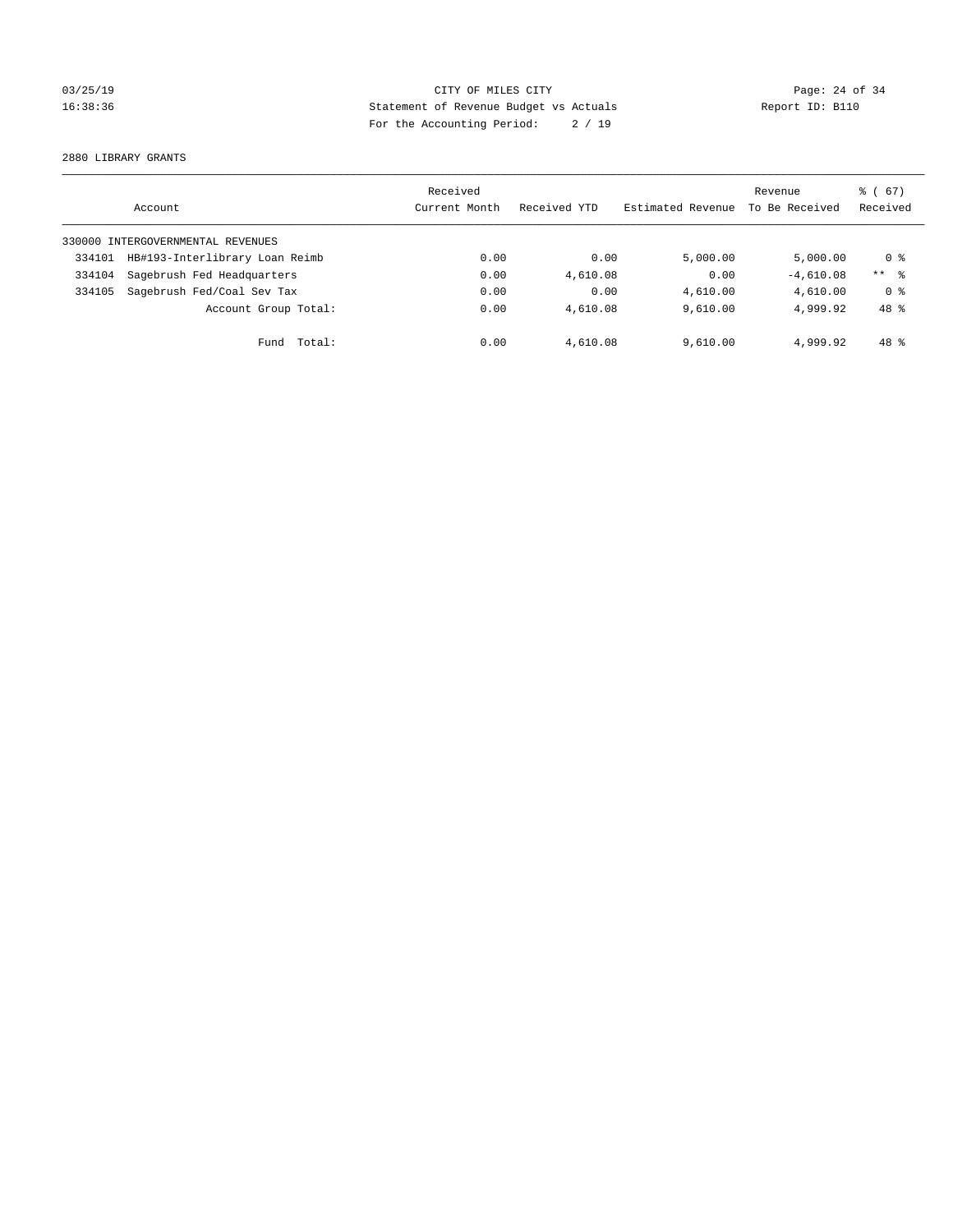# 03/25/19 Page: 25 of 34 16:38:36 Statement of Revenue Budget vs Actuals Report ID: B110 For the Accounting Period: 2 / 19

2935 Historic Preservation

| Account                                | Received<br>Current Month | Received YTD | Estimated Revenue | Revenue<br>To Be Received | % (67)<br>Received |
|----------------------------------------|---------------------------|--------------|-------------------|---------------------------|--------------------|
| 330000 INTERGOVERNMENTAL REVENUES      |                           |              |                   |                           |                    |
| 334000<br>State Grants                 | 0.00                      | 2,750.00     | 5,500.00          | 2,750.00                  | $50*$              |
| Account Group Total:                   | 0.00                      | 2,750.00     | 5,500.00          | 2,750.00                  | $50*$              |
| 340000 Charges for Services            |                           |              |                   |                           |                    |
| 346080<br>Preservation Service Fees    | 0.00                      | 0.00         | 1,200.00          | 1,200.00                  | 0 <sup>8</sup>     |
| Account Group Total:                   | 0.00                      | 0.00         | 1,200.00          | 1,200.00                  | 0 <sup>8</sup>     |
| 360000 MISCELLANEOUS REVENUE           |                           |              |                   |                           |                    |
| 365000<br>Contributions and Donations  | 0.00                      | 0.00         | 1,000.00          | 1,000.00                  | 0 <sup>8</sup>     |
| Account Group Total:                   | 0.00                      | 0.00         | 1,000.00          | 1,000.00                  | 0 <sup>8</sup>     |
| 380000 OTHER FINANCING SOURCES         |                           |              |                   |                           |                    |
| Interfund Operating Transfer<br>383000 | 0.00                      | 2,200.00     | 2,200.00          | 0.00                      | 100 %              |
| Account Group Total:                   | 0.00                      | 2,200.00     | 2,200.00          | 0.00                      | $100*$             |
| Fund Total:                            | 0.00                      | 4,950.00     | 9,900.00          | 4,950.00                  | $50*$              |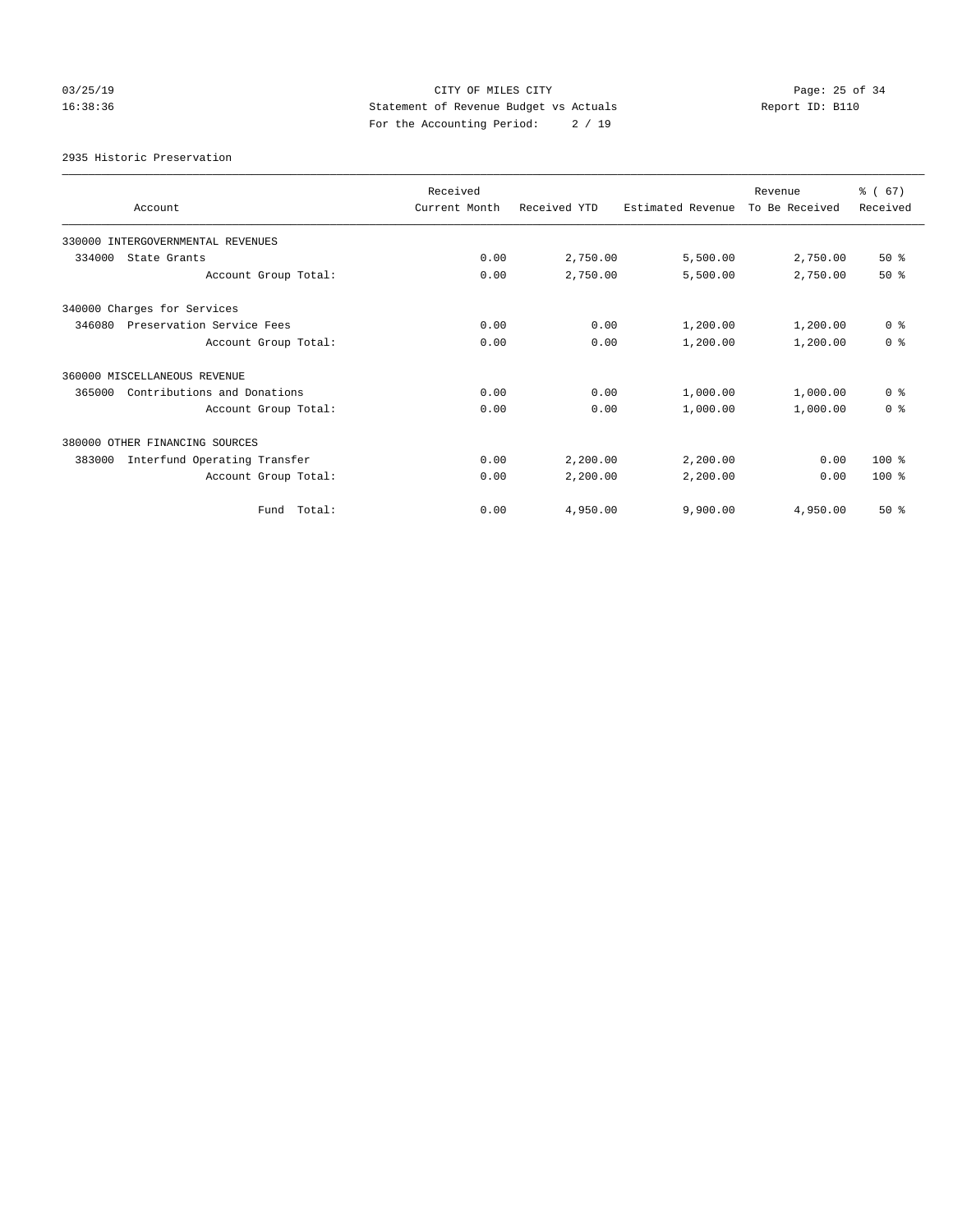# 03/25/19 Page: 26 of 34 16:38:36 Statement of Revenue Budget vs Actuals Report ID: B110 For the Accounting Period: 2 / 19

2985 RETIRED SENIOR VOLUNTEER PROG (RSVP)

|                              |                                   | Received      |              |                   | Revenue        | % (67)          |
|------------------------------|-----------------------------------|---------------|--------------|-------------------|----------------|-----------------|
| Account                      |                                   | Current Month | Received YTD | Estimated Revenue | To Be Received | Received        |
|                              | 330000 INTERGOVERNMENTAL REVENUES |               |              |                   |                |                 |
| 331165                       | RSVP FEDERAL GRANTS               | 6,803.94      | 45,056.04    | 78,912.00         | 33,855.96      | 57%             |
|                              | Account Group Total:              | 6,803.94      | 45,056.04    | 78,912.00         | 33,855.96      | 57 <sup>8</sup> |
| 360000 MISCELLANEOUS REVENUE |                                   |               |              |                   |                |                 |
| 362020                       | MISC REVENUE                      | 793.00        | 13,406.93    | 16,900.00         | 3,493.07       | 79 %            |
| 362023                       | RSVP- Excess/Fund RAISING         | 0.00          | 0.00         | 700.00            | 700.00         | 0 <sup>8</sup>  |
|                              | Account Group Total:              | 793.00        | 13,406.93    | 17,600.00         | 4,193.07       | 76 %            |
| 370000 INVESTMENT EARNINGS   |                                   |               |              |                   |                |                 |
| 371010                       | Investment Earnings               | 0.00          | 71.01        | 0.00              | $-71.01$       | $***$ $ -$      |
|                              | Account Group Total:              | 0.00          | 71.01        | 0.00              | $-71.01$       | $***$ $ -$      |
|                              | Fund Total:                       | 7,596.94      | 58,533.98    | 96,512.00         | 37,978.02      | 61 %            |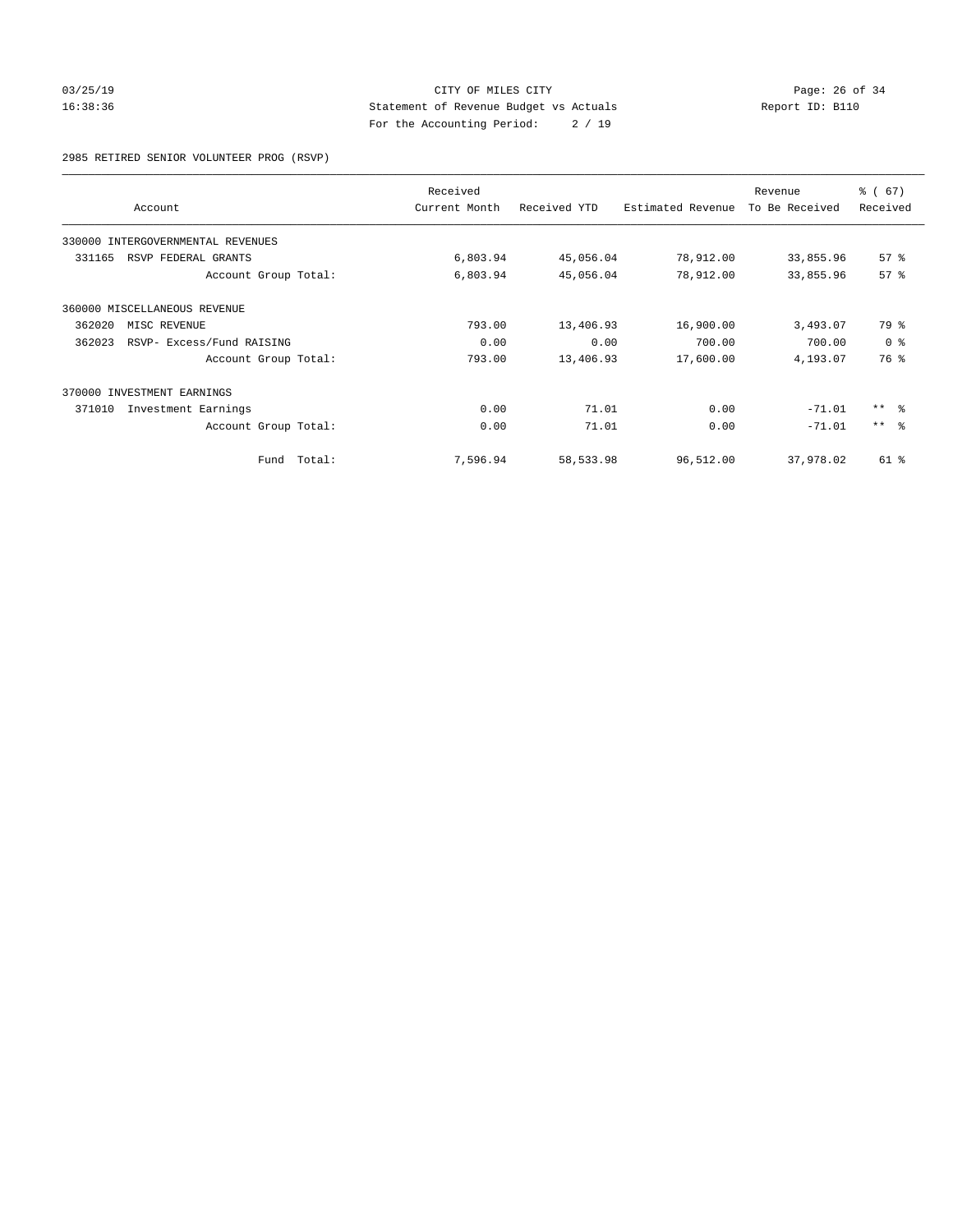# 03/25/19 Page: 27 of 34 16:38:36 Statement of Revenue Budget vs Actuals Report ID: B110 For the Accounting Period: 2 / 19

3670 SID 211

| Account                                           | Received<br>Current Month | Received YTD | Estimated Revenue To Be Received | Revenue  | 8 ( 67 )<br>Received |
|---------------------------------------------------|---------------------------|--------------|----------------------------------|----------|----------------------|
| 360000 MISCELLANEOUS REVENUE                      |                           |              |                                  |          |                      |
| Bond Principal and Interest Assessments<br>363020 | 0.00                      | 2,359.25     | 5,319.00                         | 2,959.75 | $44*$                |
| Account Group Total:                              | 0.00                      | 2,359.25     | 5,319.00                         | 2,959.75 | $44*$                |
| Fund Total:                                       | 0.00                      | 2,359.25     | 5.319.00                         | 2,959.75 | 44 %                 |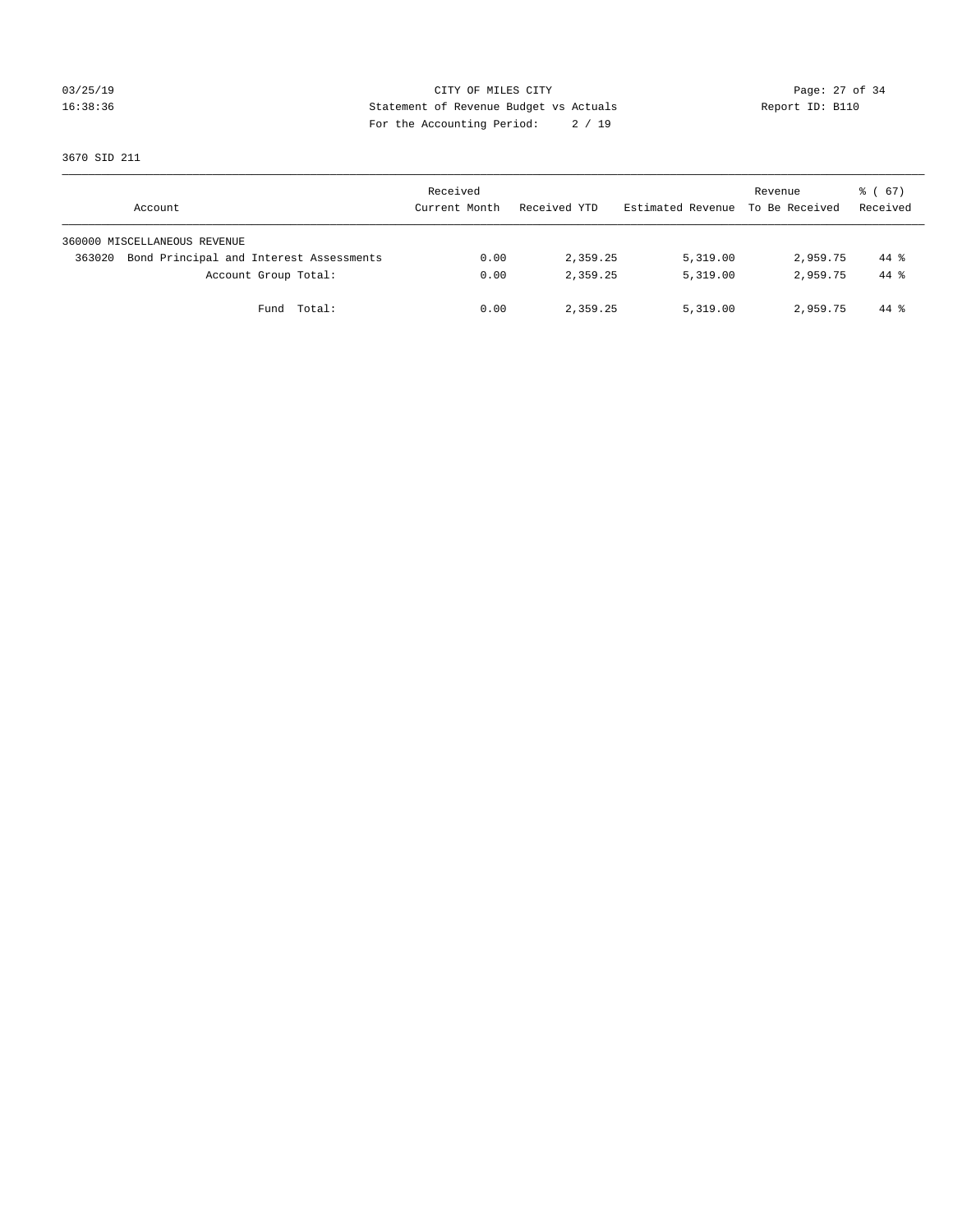# 03/25/19 Page: 28 of 34 16:38:36 Statement of Revenue Budget vs Actuals Report ID: B110 For the Accounting Period: 2 / 19

4000 General Fund Capitol Improvement Fund

| Account                    |                     |                      | Received<br>Current Month | Received YTD | Estimated Revenue | Revenue<br>To Be Received | $\frac{1}{6}$ (67)<br>Received |
|----------------------------|---------------------|----------------------|---------------------------|--------------|-------------------|---------------------------|--------------------------------|
| 370000 INVESTMENT EARNINGS |                     |                      |                           |              |                   |                           |                                |
| 371010                     | Investment Earnings |                      | 0.00                      | 679.15       | 800.00            | 120.85                    | $85$ %                         |
|                            |                     | Account Group Total: | 0.00                      | 679.15       | 800.00            | 120.85                    | $85*$                          |
|                            |                     | Fund Total:          | 0.00                      | 679.15       | 800.00            | 120.85                    | $85*$                          |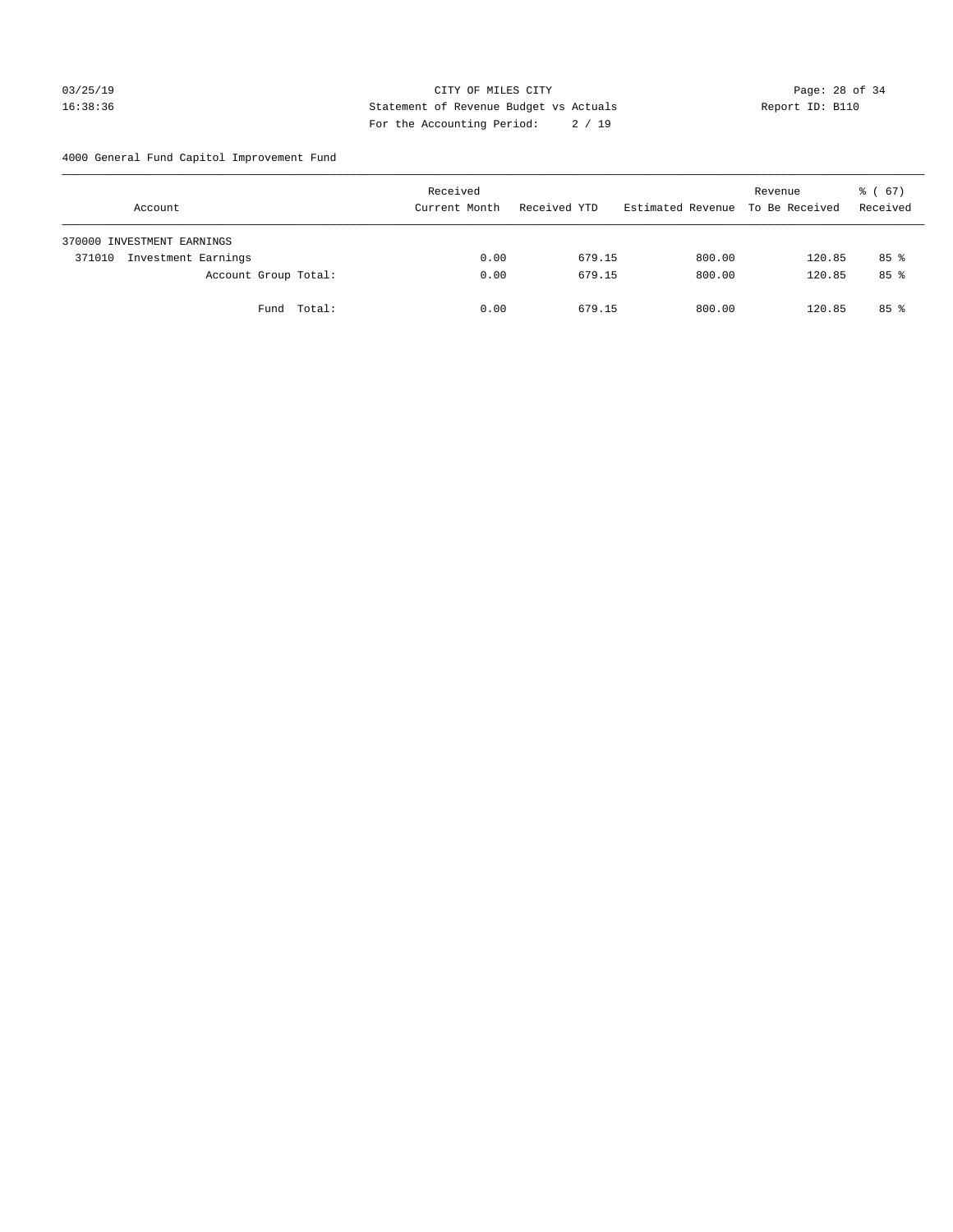# 03/25/19 Page: 29 of 34 16:38:36 Statement of Revenue Budget vs Actuals Report ID: B110 For the Accounting Period: 2 / 19

4060 CAPITAL IMPROV-PUBLIC WORKS

|        | Account                            | Received<br>Current Month | Received YTD | Estimated Revenue | Revenue<br>To Be Received | % (67)<br>Received |
|--------|------------------------------------|---------------------------|--------------|-------------------|---------------------------|--------------------|
|        | 320000 LICENSES AND PERMITS        |                           |              |                   |                           |                    |
| 323040 | Other Miscellaneous Permits        | $-600.00$                 | 4,100.00     | 3,000.00          | $-1,100.00$               | 137 <sub>8</sub>   |
|        | Account Group Total:               | $-600.00$                 | 4,100.00     | 3,000.00          | $-1.100.00$               | 137 <sub>8</sub>   |
|        | 340000 Charges for Services        |                           |              |                   |                           |                    |
| 343014 | Street Cleaning                    | 0.00                      | 0.00         | 8,490.00          | 8,490.00                  | 0 <sup>8</sup>     |
| 343016 | Prkg Vio/Off Str-Impnd Fees        | 0.00                      | 0.00         | 500.00            | 500.00                    | 0 <sup>8</sup>     |
| 343018 | Sale of Street & Roadway Materials | 0.00                      | 335.00       | 1,000.00          | 665.00                    | 34.8               |
|        | Account Group Total:               | 0.00                      | 335.00       | 9,990.00          | 9,655.00                  | 3 <sup>8</sup>     |
|        | 370000 INVESTMENT EARNINGS         |                           |              |                   |                           |                    |
| 371010 | Investment Earnings                | 0.00                      | 2,974.47     | 2,500.00          | $-474.47$                 | $119*$             |
|        | Account Group Total:               | 0.00                      | 2,974.47     | 2,500.00          | $-474.47$                 | $119*$             |
|        | 380000 OTHER FINANCING SOURCES     |                           |              |                   |                           |                    |
| 383000 | Interfund Operating Transfer       | 0.00                      | 275,000.00   | 275,000.00        | 0.00                      | $100*$             |
|        | Account Group Total:               | 0.00                      | 275,000.00   | 275,000.00        | 0.00                      | $100*$             |
|        | Fund Total:                        | $-600.00$                 | 282, 409.47  | 290,490.00        | 8,080.53                  | 97 <sup>8</sup>    |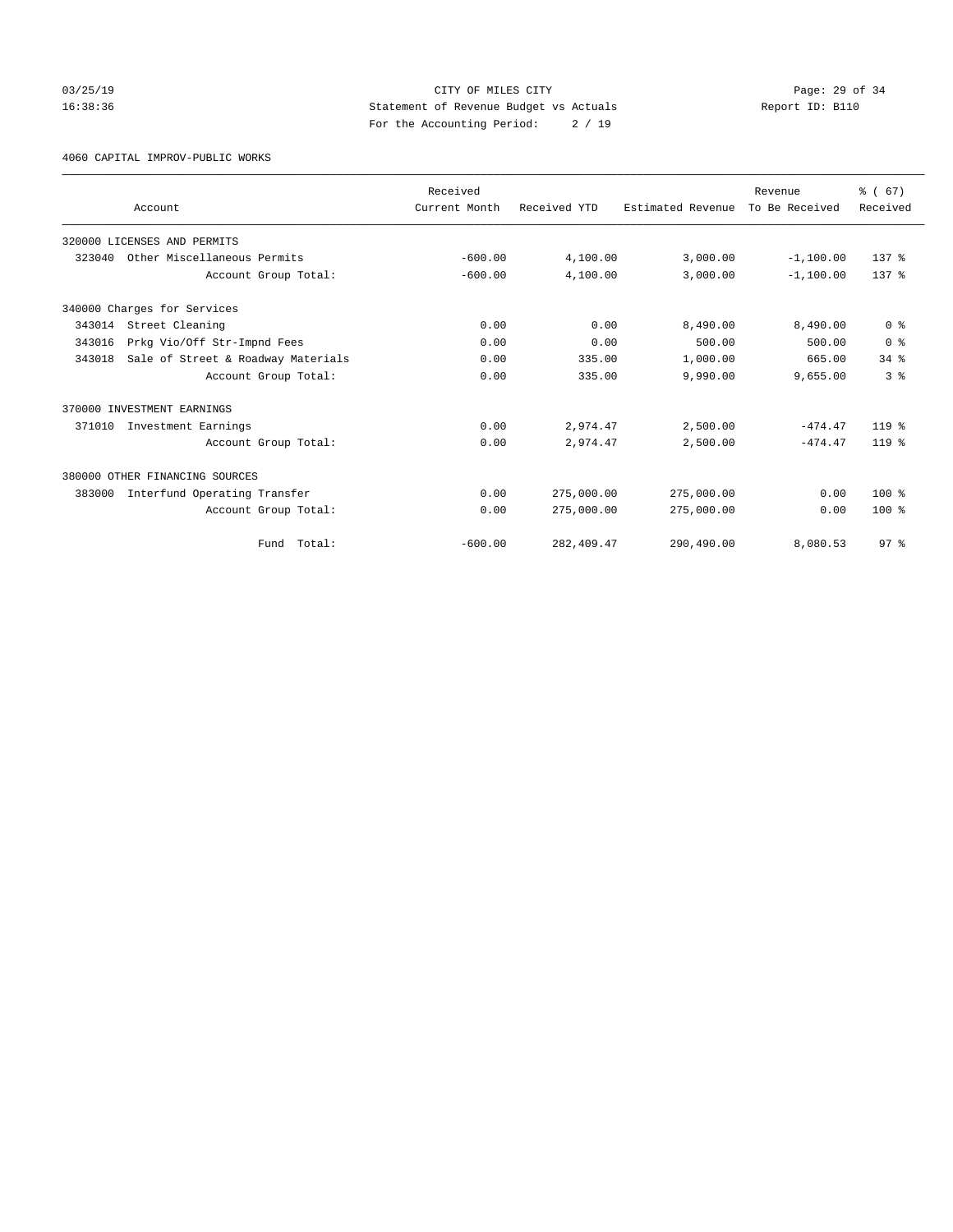# 03/25/19 Page: 30 of 34 16:38:36 Statement of Revenue Budget vs Actuals Report ID: B110 For the Accounting Period: 2 / 19

# 5210 WATER UTILITY

|        | Account                              | Received<br>Current Month | Received YTD | Estimated Revenue | Revenue<br>To Be Received | % (67)<br>Received |
|--------|--------------------------------------|---------------------------|--------------|-------------------|---------------------------|--------------------|
|        | 340000 Charges for Services          |                           |              |                   |                           |                    |
| 343021 | Metered Water Sales                  | 125,635.38                | 1,376,835.03 | 1,950,000.00      | 573,164.97                | 71 %               |
| 343022 | Unmetered Water Sales/Chrgoffs       | 0.00                      | 359.00       | 1,000.00          | 641.00                    | 36 <sup>8</sup>    |
| 343023 | Bulk Water Sales                     | 0.00                      | 8,035.05     | 5,000.00          | $-3,035.05$               | $161$ %            |
| 343025 | Hookup Fee                           | 0.00                      | 2,645.00     | 1,000.00          | $-1,645.00$               | $265$ $%$          |
| 343026 | Water Install/Tap Chrgs/Labor        | 0.00                      | 4, 119. 16   | 7,000.00          | 2,880.84                  | 59 %               |
| 343027 | Chg for Wtr Dept. Serv               | 520.00                    | 15,915.73    | 0.00              | $-15,915.73$              | $***$ $ -$         |
| 343029 | Curb Stop Replacement Fee            | 3,543.00                  | 28,784.82    | 43,000.00         | 14, 215. 18               | 67 <sup>8</sup>    |
| 343039 | Custer Co w/s District (Water Study) | 0.00                      | $-7,500.00$  | 0.00              | 7,500.00                  | $***$ $\approx$    |
|        | Account Group Total:                 | 129,698.38                | 1,429,193.79 | 2,007,000.00      | 577,806.21                | 71.8               |
|        | 370000 INVESTMENT EARNINGS           |                           |              |                   |                           |                    |
| 371010 | Investment Earnings                  | 0.00                      | 46, 423.25   | 30,000.00         | $-16, 423.25$             | 155 %              |
|        | Account Group Total:                 | 0.00                      | 46, 423. 25  | 30,000.00         | $-16, 423.25$             | $155$ $%$          |
|        | Fund Total:                          | 129,698.38                | 1,475,617.04 | 2,037,000.00      | 561,382.96                | 72 %               |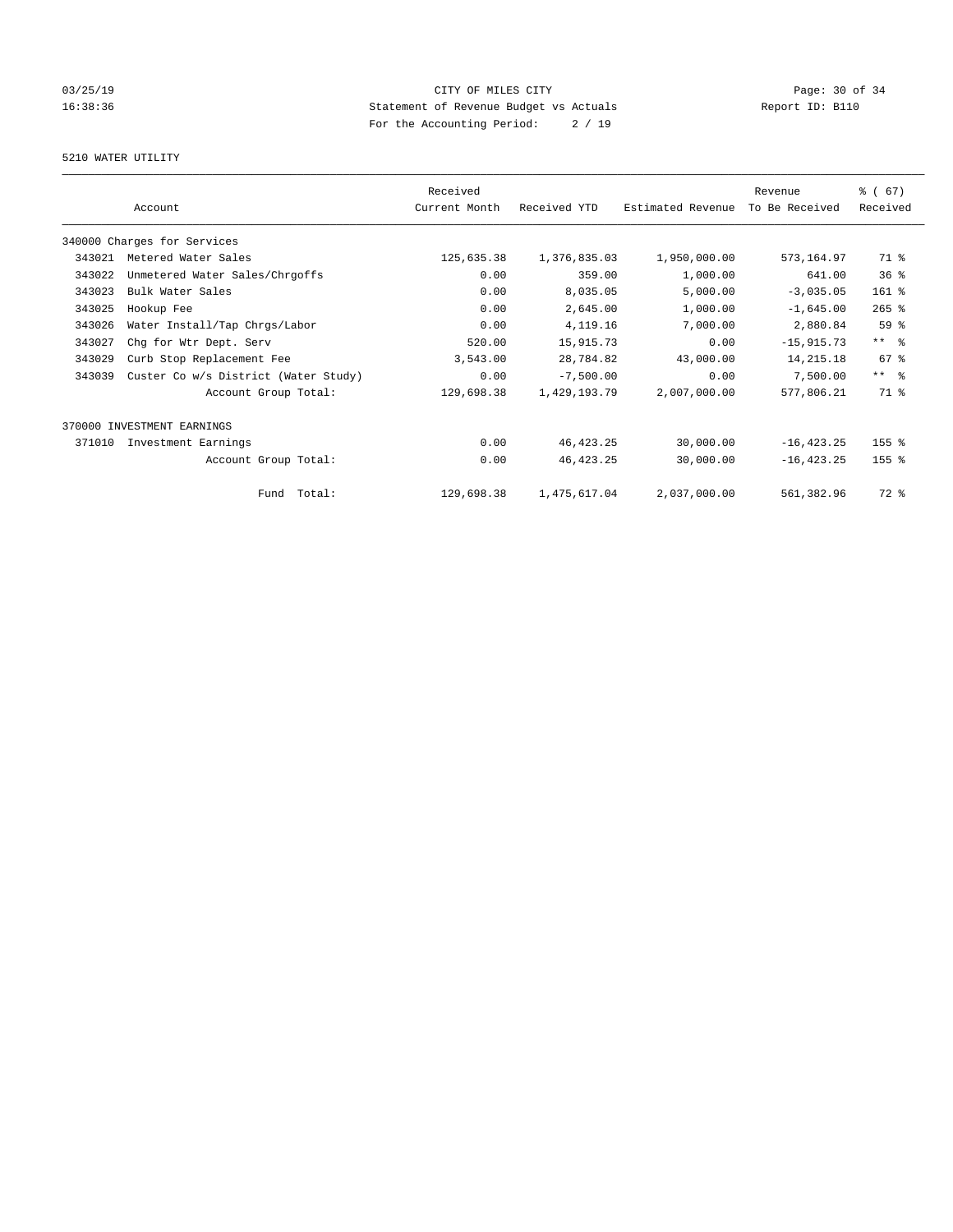# 03/25/19 Page: 31 of 34 16:38:36 Statement of Revenue Budget vs Actuals Report ID: B110 For the Accounting Period: 2 / 19

# 5310 SEWER UTILITY

|        |                                         | Received      |              |                   | Revenue        | % (67)                  |
|--------|-----------------------------------------|---------------|--------------|-------------------|----------------|-------------------------|
|        | Account                                 | Current Month | Received YTD | Estimated Revenue | To Be Received | Received                |
|        | 330000 INTERGOVERNMENTAL REVENUES       |               |              |                   |                |                         |
|        | 334121 DNRC GRANTS                      | 0.00          | 50,000.00    | 0.00              | $-50,000.00$   | $\star$ $\star$<br>- 응  |
|        | Account Group Total:                    | 0.00          | 50,000.00    | 0.00              | $-50.000.00$   | $***$ $ -$              |
|        | 340000 Charges for Services             |               |              |                   |                |                         |
| 341075 | Serv/Cnty-Interlocal Agmt               | 0.00          | 1,140.00     | 0.00              | $-1, 140.00$   | $***$ $=$ $\frac{6}{5}$ |
| 343031 | Sewer Service Charges                   | 165, 335.91   | 1,343,027.02 | 2,000,000.00      | 656,972.98     | 67 <sup>8</sup>         |
| 343032 | Sewer Installation Charges/Chrgoffs     | 0.00          | 396.13       | 500.00            | 103.87         | 79 %                    |
| 343033 | Hookup Fee                              | 0.00          | 240.00       | 2,000.00          | 1,760.00       | $12*$                   |
| 343034 | Treatment Facilities Fees               | 40.00         | 1,290.00     | 1,500.00          | 210.00         | 86 <sup>8</sup>         |
| 343036 | Miscellaneous Sewer Revenue (Labor)     | 0.00          | 5,075.80     | 2,500.00          | $-2,575.80$    | $203$ $%$               |
| 343037 | Baker Road Etc.                         | 1,092.51      | 10,399.50    | 12,000.00         | 1,600.50       | 87 <sup>8</sup>         |
| 343039 | Custer Co w/s District (Water Study)    | 0.00          | $-7,500.00$  | 0.00              | 7,500.00       | $***$ $ -$              |
|        | Account Group Total:                    | 166, 468.42   | 1,354,068.45 | 2,018,500.00      | 664, 431.55    | 67 <sup>8</sup>         |
|        | 360000 MISCELLANEOUS REVENUE            |               |              |                   |                |                         |
| 361010 | Land Rental                             | 0.00          | 75.90        | 4,000.00          | 3,924.10       | 2 <sup>8</sup>          |
| 367000 | Sale of Junk or Salvage                 | 0.00          | 750.00       | 0.00              | $-750.00$      | ** *                    |
|        | Account Group Total:                    | 0.00          | 825.90       | 4,000.00          | 3,174.10       | $21*$                   |
|        | 370000 INVESTMENT EARNINGS              |               |              |                   |                |                         |
| 371010 | Investment Earnings                     | 0.00          | 19,555.75    | 10,000.00         | $-9,555.75$    | $196$ $%$               |
|        | Account Group Total:                    | 0.00          | 19,555.75    | 10,000.00         | $-9,555.75$    | $196$ %                 |
|        | 380000 OTHER FINANCING SOURCES          |               |              |                   |                |                         |
|        | 381070 Proceeds/Loans/Intercap 016-2015 | 0.00          | 0.00         | 656,755.00        | 656,755.00     | 0 <sup>8</sup>          |
|        | Account Group Total:                    | 0.00          | 0.00         | 656,755.00        | 656,755.00     | 0 <sup>8</sup>          |
|        | Fund Total:                             | 166, 468.42   | 1,424,450.10 | 2,689,255.00      | 1,264,804.90   | 53%                     |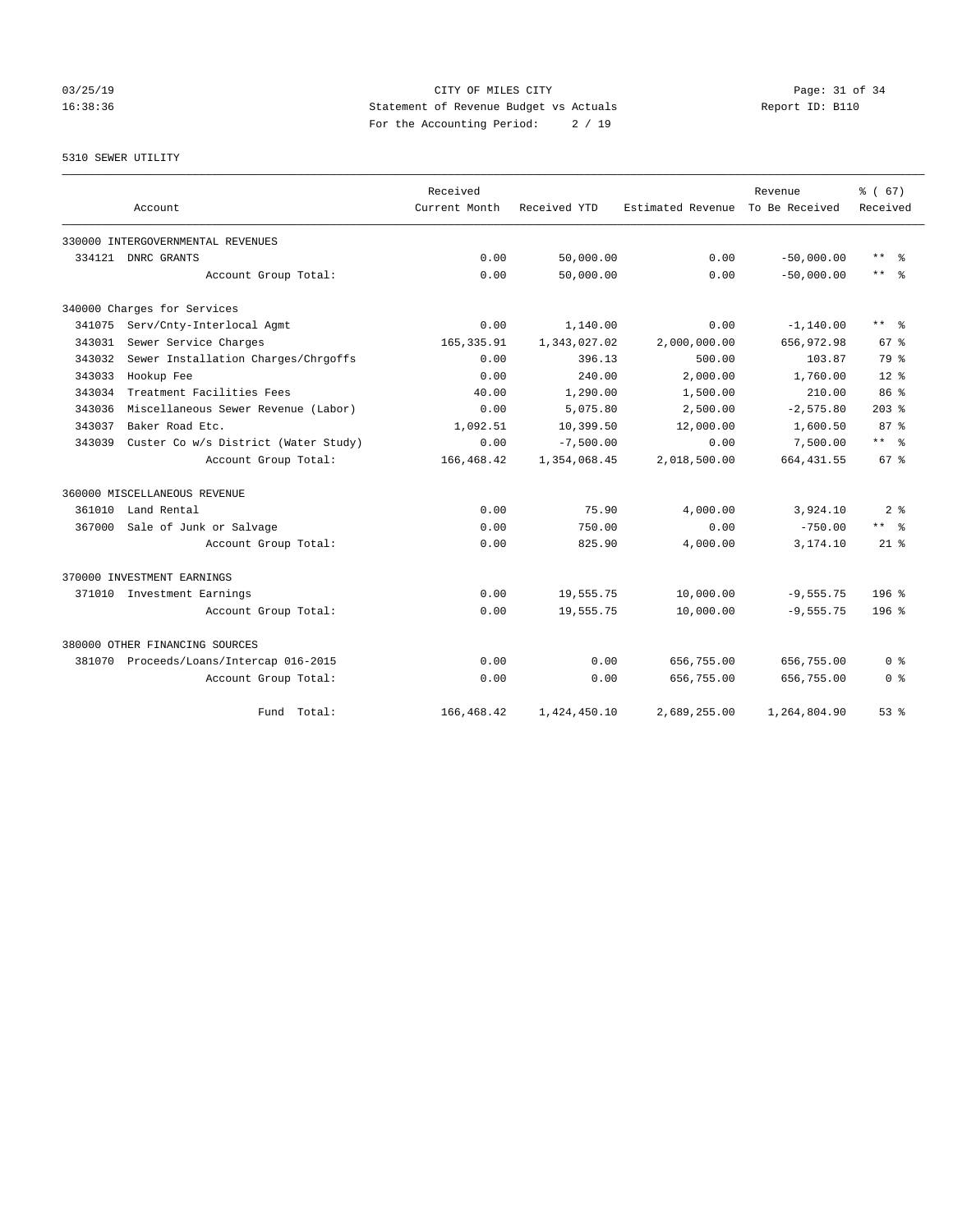03/25/19 Page: 32 of 34 16:38:36 Statement of Revenue Budget vs Actuals Report ID: B110 For the Accounting Period: 2 / 19

5510 AMBULANCE FUND

|              | Account                                | Received<br>Current Month | Received YTD | Estimated Revenue | Revenue<br>To Be Received | % (67)<br>Received      |
|--------------|----------------------------------------|---------------------------|--------------|-------------------|---------------------------|-------------------------|
| 310000 TAXES |                                        |                           |              |                   |                           |                         |
| 311010       | Real Property Taxes                    | 35.89                     | 5,245.08     | 9,140.00          | 3,894.92                  | 57%                     |
| 311020       | Personal Property Taxes                | 1.02                      | 18.88        | 223.00            | 204.12                    | 8 %                     |
| 312000       | Penalty & Interest on Delinquent Taxes | 1.48                      | 12.24        | 30.00             | 17.76                     | $41*$                   |
|              | Account Group Total:                   | 38.39                     | 5,276.20     | 9,393.00          | 4,116.80                  | 56%                     |
|              | 330000 INTERGOVERNMENTAL REVENUES      |                           |              |                   |                           |                         |
| 331040       | Medicaid Supplemental Program-State    | 0.00                      | 12,678.49    | 15,000.00         | 2,321.51                  | 85%                     |
| 331113       | FEMA -Projects                         | 0.00                      | 282,000.00   | 294,000.00        | 12,000.00                 | 96 <sup>8</sup>         |
| 334000       | State Grants                           | 0.00                      | 0.00         | 50,000.00         | 50,000.00                 | 0 <sup>8</sup>          |
|              | Account Group Total:                   | 0.00                      | 294,678.49   | 359,000.00        | 64, 321.51                | $82*$                   |
|              | 340000 Charges for Services            |                           |              |                   |                           |                         |
| 341075       | Serv/Cnty-Interlocal Agmt              | 0.00                      | 23,919.68    | 45,000.00         | 21,080.32                 | 53 <sup>8</sup>         |
| 342026       | Ambulance Charges                      | 32,430.77                 | 581,825.67   | 900,000.00        | 318, 174. 33              | 65 %                    |
| 342027       | Ambulance Standby                      | 0.00                      | 3,575.00     | 8,000.00          | 4,425.00                  | 45%                     |
|              | Account Group Total:                   | 32,430.77                 | 609, 320.35  | 953,000.00        | 343,679.65                | 64 %                    |
|              | 360000 MISCELLANEOUS REVENUE           |                           |              |                   |                           |                         |
| 362020       | MISC REVENUE                           | 0.00                      | 15.21        | 0.00              | $-15.21$                  | $***$ $=$ $\frac{6}{5}$ |
| 366010       | Misc- From Charge off Accts            | 485.43                    | 3,803.26     | 7,000.00          | 3,196.74                  | $54$ $%$                |
| 367000       | Sale of Junk or Salvage                | 0.00                      | 0.00         | 2,000.00          | 2,000.00                  | 0 <sup>8</sup>          |
|              | Account Group Total:                   | 485.43                    | 3,818.47     | 9,000.00          | 5,181.53                  | $42*$                   |
|              | Fund Total:                            | 32,954.59                 | 913,093.51   | 1,330,393.00      | 417,299.49                | 69 %                    |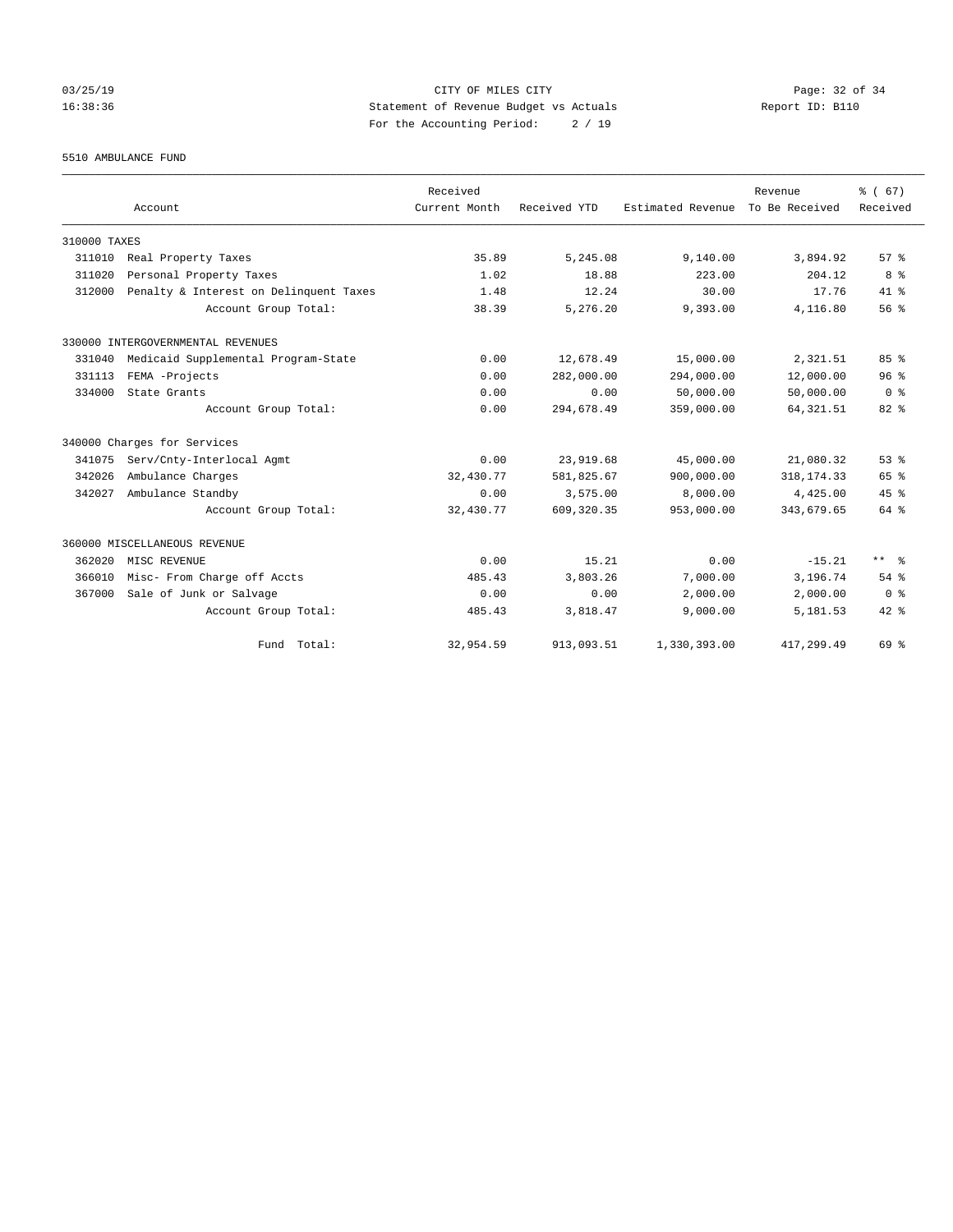# 03/25/19 Page: 33 of 34 16:38:36 Statement of Revenue Budget vs Actuals Report ID: B110 For the Accounting Period: 2 / 19

# 5610 AIRPORT OPERATING

|              |                                         | Received      |              |                                  | Revenue        | % (67)          |
|--------------|-----------------------------------------|---------------|--------------|----------------------------------|----------------|-----------------|
|              | Account                                 | Current Month | Received YTD | Estimated Revenue To Be Received |                | Received        |
| 310000 TAXES |                                         |               |              |                                  |                |                 |
| 311010       | Real Property Taxes                     | 53.84         | 7,868.16     | 13,711.00                        | 5,842.84       | $57*$           |
| 311020       | Personal Property Taxes                 | 1.54          | 28.31        | 335.00                           | 306.69         | 8 %             |
| 312000       | Penalty & Interest on Delinquent Taxes  | 2.21          | 18.34        | 40.00                            | 21.66          | 46%             |
|              | Account Group Total:                    | 57.59         | 7,914.81     | 14,086.00                        | 6,171.19       | 56 <sup>8</sup> |
|              | 330000 INTERGOVERNMENTAL REVENUES       |               |              |                                  |                |                 |
| 331127       | FAA AIP 017-2018                        | 0.00          | 0.00         | 129,190.00                       | 129,190.00     | 0 <sup>8</sup>  |
| 331129       | Federal Aeronautics Admin Grant         | 51,821.89     | 116,200.01   | 0.00                             | $-116, 200.01$ | ** *            |
| 334060       | Coal Impact Grant-016-2015              | 0.00          | 0.00         | 9,035.00                         | 9,035.00       | 0 <sup>8</sup>  |
|              | Account Group Total:                    | 51,821.89     | 116,200.01   | 138,225.00                       | 22,024.99      | 84 %            |
|              | 340000 Charges for Services             |               |              |                                  |                |                 |
| 341075       | Serv/Cnty-Interlocal Agmt               | 0.00          | 16,799.25    | 30,000.00                        | 13,200.75      | 56%             |
| 343018       | Sale of Street & Roadway Materials      | 0.00          | 1,140.00     | 1,000.00                         | $-140.00$      | $114$ %         |
| 343061       | Landing Fees                            | 0.00          | 1,388.85     | 1,800.00                         | 411.15         | 77.8            |
| 343062       | Aviation Fuel                           | 11,837.31     | 241,756.64   | 400,000.00                       | 158, 243.36    | $60*$           |
| 343064       | Hangar Rent                             | 4,753.61      | 41,792.00    | 58,000.00                        | 16,208.00      | $72*$           |
| 343065       | Building Rentals                        | 1,200.50      | 11,077.58    | 14,000.00                        | 2,922.42       | 79 %            |
| 343067       | Other - Miscellaneous                   | 0.00          | 375.00       | 500.00                           | 125.00         | 75 %            |
|              | 343069 Ag Contract                      | 0.00          | 10,250.00    | 5,000.00                         | $-5, 250.00$   | $205$ $%$       |
|              | Account Group Total:                    | 17,791.42     | 324, 579. 32 | 510,300.00                       | 185,720.68     | 64 %            |
|              | 360000 MISCELLANEOUS REVENUE            |               |              |                                  |                |                 |
| 361010       | Land Rental                             | 1,223.80      | 14,514.16    | 25,000.00                        | 10,485.84      | 58 %            |
| 362020       | MISC REVENUE                            | 30.58         | 74.84        | 300.00                           | 225.16         | $25$ $%$        |
|              | Account Group Total:                    | 1,254.38      | 14,589.00    | 25,300.00                        | 10,711.00      | 58 %            |
|              | 370000 INVESTMENT EARNINGS              |               |              |                                  |                |                 |
|              | 371010 Investment Earnings              | 0.00          | 1,366.76     | 150.00                           | $-1, 216.76$   | 911 %           |
|              | Account Group Total:                    | 0.00          | 1,366.76     | 150.00                           | $-1, 216.76$   | 911 %           |
|              | 380000 OTHER FINANCING SOURCES          |               |              |                                  |                |                 |
|              | 381070 Proceeds/Loans/Intercap 016-2015 | 0.00          | 0.00         | 264,000.00                       | 264,000.00     | 0 <sup>8</sup>  |
|              | Account Group Total:                    | 0.00          | 0.00         | 264,000.00                       | 264,000.00     | 0 <sup>8</sup>  |
|              | Total:<br>Fund                          | 70,925.28     | 464,649.90   | 952,061.00                       | 487, 411.10    | 49 %            |